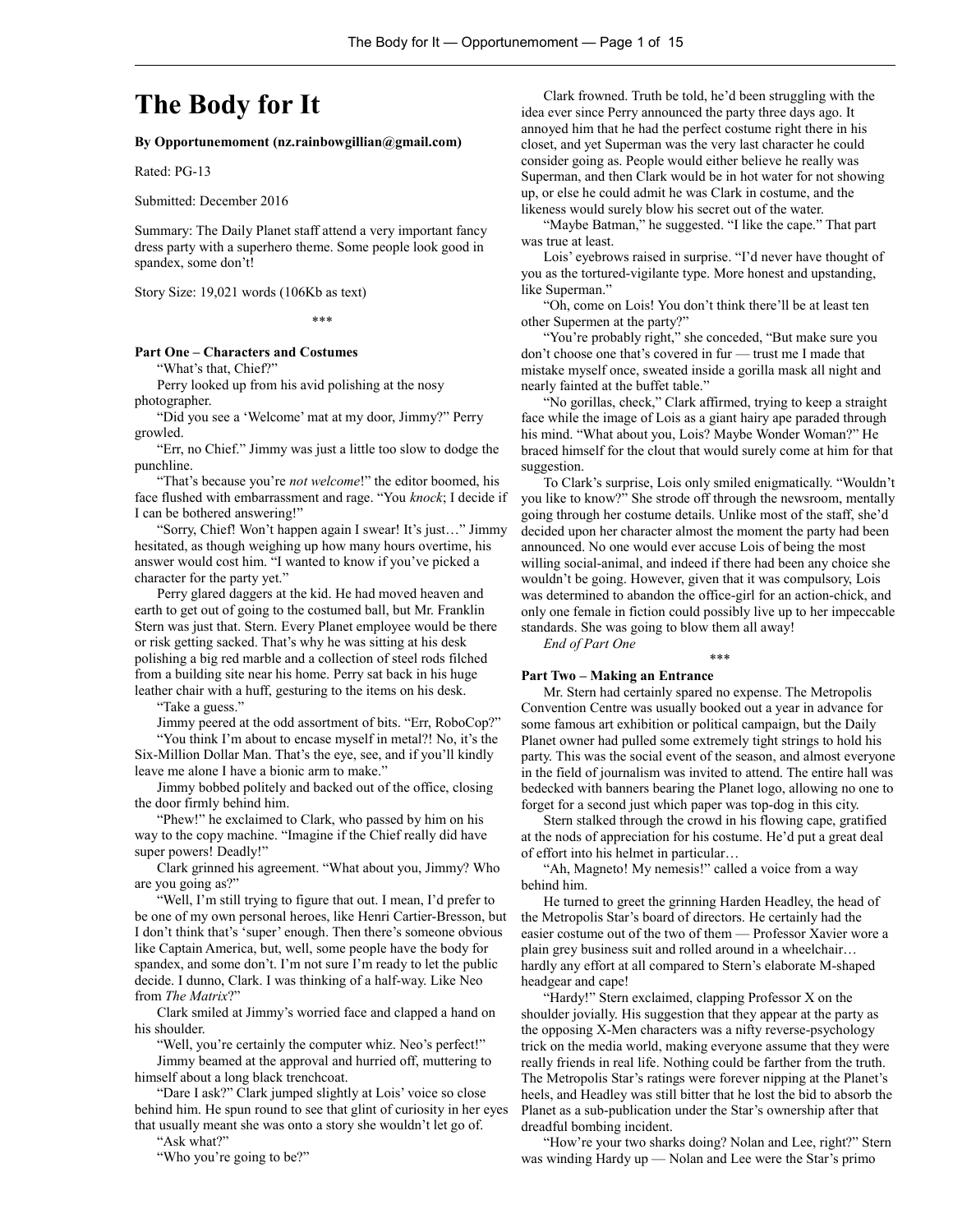reporting team, but not a patch on his own fiery duo of Lane and Kent, and Hardy knew it. The 'Professor' smiled coldly.

"Oh, you know, waiting in the wings. Their Kerth will be in the bag this fall. But I'm disappointed to see that your top-bananas haven't even deigned to show up! Or are they above all this dressing up nonsense?"

Stern allowed himself a smug smile, entirely fake. "Just choosing the right moment. Those two like to make an entrance." He only needed to assure his rival that he was in supreme control of all his staff, whereas in truth he was daily confounded by the independence of his supposed subordinates.

Hardy returned the smile, equally false and rolled off to speak to a less hated media rival. Stern breathed out his tension and cursed silently. If Lane and Kent were absent for much longer it would embarrass him and the paper… scowling darkly, he turned with a dramatic swoosh of his cape and stalked off to look for Perry White.

\*\*\*

'Making an entrance' was, as it happened, the farthest thing from Clark's mind. He loitered in the shadows of the alley beside the convention centre, conscious that, as one of the foremost reporters in the city (a title which sat as uncomfortably on him as it did splendidly on Lois), he should have been among the first to arrive.

He was nervous. In the cracked window of an abandoned car, he stared at his reflection. Whenever he faced the public as Superman, his tight costume was secondary to his powers, and apart from the occasional suggestive comment made by an onlooker and picked up by his super-hearing as he flew away, he had never paid any attention to the world's opinion of his body. But tonight, it would be Clark Kent under scrutiny, and his character's spandex suit was just as revealing — more so, since he had no cape to hide his rear! He felt positively naked! Sure, he knew he looked good, but his modest farm upbringing still made him supremely embarrassed to display himself in such a fashion.

He thought back to the night his mom had worked her magic on a sewing machine and created his Superman uniform…

*One thing's for sure, nobody's gonna be looking at your face!*

The words came back to him, the memory of his mother's impish smile lightening his mood a little. Tonight was about having fun! So what if his co-workers would be looking at his ass, and everything else besides? At least this time they *definitely* wouldn't see his face!

## \*\*\*

"Lady, I said that'll be twelve bucks! You hear me?"

Lois looked out of the cab window, ignoring the growing irritation of the driver. She'd been in the Metropolis Convention Centre hundreds of times, covering over-hyped exhibitions as a rookie reporter and investigating deep government scandal at many political party fundraisers. She had always felt in control, superior even, to those around her. When Lois Lane entered a building, people instantly knew her to be a hard-hitting, tenacious, fearless woman; the best in her field! So why was she cowering in the back of a taxi, scared to go in to a room full of her peers and people who respected her?

It could have something to do with the fervent desire not to destroy her reputation within five minutes of taking off her gigantic trench-coat. She cursed herself silently for choosing this character. It had seemed like such a good idea at the start; she had wanted to feel powerful and dangerous, but now she realised that her outfit was simply a magnet for innuendo and leering. But then, weren't all heroine's costumes? Comics and TV liked to make females a force to be reckoned with, just so long as the tits and ass were nicely displayed at the same time.

"Twelve dollars, toots, and get the hell out of my cab!"

Lois shot her meanest, coldest glare at the cabbie and flung him a bunch of notes — a ten and two ones; there was no way the snotty little man deserved a tip!

She emerged onto the Centre steps, telling herself that she was overreacting. *It's just a party*, she thought, *and everyone's in costume, all equally freaked out about it…* She took a firm grip on the handle of the broadsword at her hip and put on her warriorface.

## \*\*\*

Clark smiled inside his stretchy mask. His appearance at the party may have had an even more profound impact on the public than his first demonstration of Super-strength at the EPRAD centre over a year ago.

He strolled in, trying for a casual pace despite the rapid thumping of his heart. The first woman to see him gasped aloud before recovering her composure and muttering, "Nice costume," her face flushed with embarrassment.

He continued through the crowd, conversations halting their flow as groups of people complimented his choice of character. He nodded his thanks, careful not to speak in case his voice gave him away. This was actually fun! He relished the game of hiding his identity for no other reason than to watch others puzzle over it! He reminded himself to be careful though… he wasn't wearing his glasses under the spandex mask, so there was no way he was going to be persuaded to remove it, otherwise this light amusement could have serious consequences!

Clark chuckled to himself. There was a certain irony in Superman coming to a party as Clark Kent dressed as Spiderman! \*\*\*

Lois felt like two completely different people were warring inside her, wrestling for control of her emotions as she made her way up the steps. The insecure woman who balked at appearing in a crowded room wearing the tiniest of skirts and a corset which seriously exaggerated her other assets wanted to turn and run, but then there was that other side of Lois: devilishly sexy and proud, her eyes flashing with the kind of power that drove men crazy. This was the Lois that few people ever got to see — hell, she had almost never met that side of herself before either!

Sure, people knew she was a strong woman who always got her own way, but that was very much to do with her temper and her ability to make anyone feel like a mere insect in comparison. And in the quiet moments alone, Lois often regretted her behaviour. Why did she have to be such a bitch in order to keep her position and carve out her magnificent career?

On the top step, Lois reached for the ornate brass door handle and momentarily caught her full-length reflection in the gigantic glass doors. Suddenly, she knew exactly why she had chosen this character. A wicked smile crept over her face.

The youngest reporter on the Daily Planet staff, Josh Evans, was loitering near the entrance sipping carefully at a glass of punch, finding it really difficult to hold the beverage in his Wolverine claws. He'd opted for the movie version of his character of course, since a chat with his best friend Jimmy had convinced him not to go for the traditional yellow spandex suit. He'd saved himself time and money by adapting his own motorcycle-leathers, and they suited him far better anyway. He watched the crowd, eyes lingering on the revealing costumes of the super-heroines, but when Xena Warrior Princess strode in the front door he lost his grip on his glass entirely, so did most of the men in the vicinity. She approached him, and before he could recover his powers of speech, she complimented him on his claws with a cheeky smile.

"M-miss Lane?" he stammered.

Lois laughed, a low, musical laugh. "Not tonight." End of Part Two

# \*\*\*

# **Part Three – Punch and Passion**

Perry's eyes nearly popped out of his head when he saw Lois. Or, more correctly, the giant red marble that served as his bionic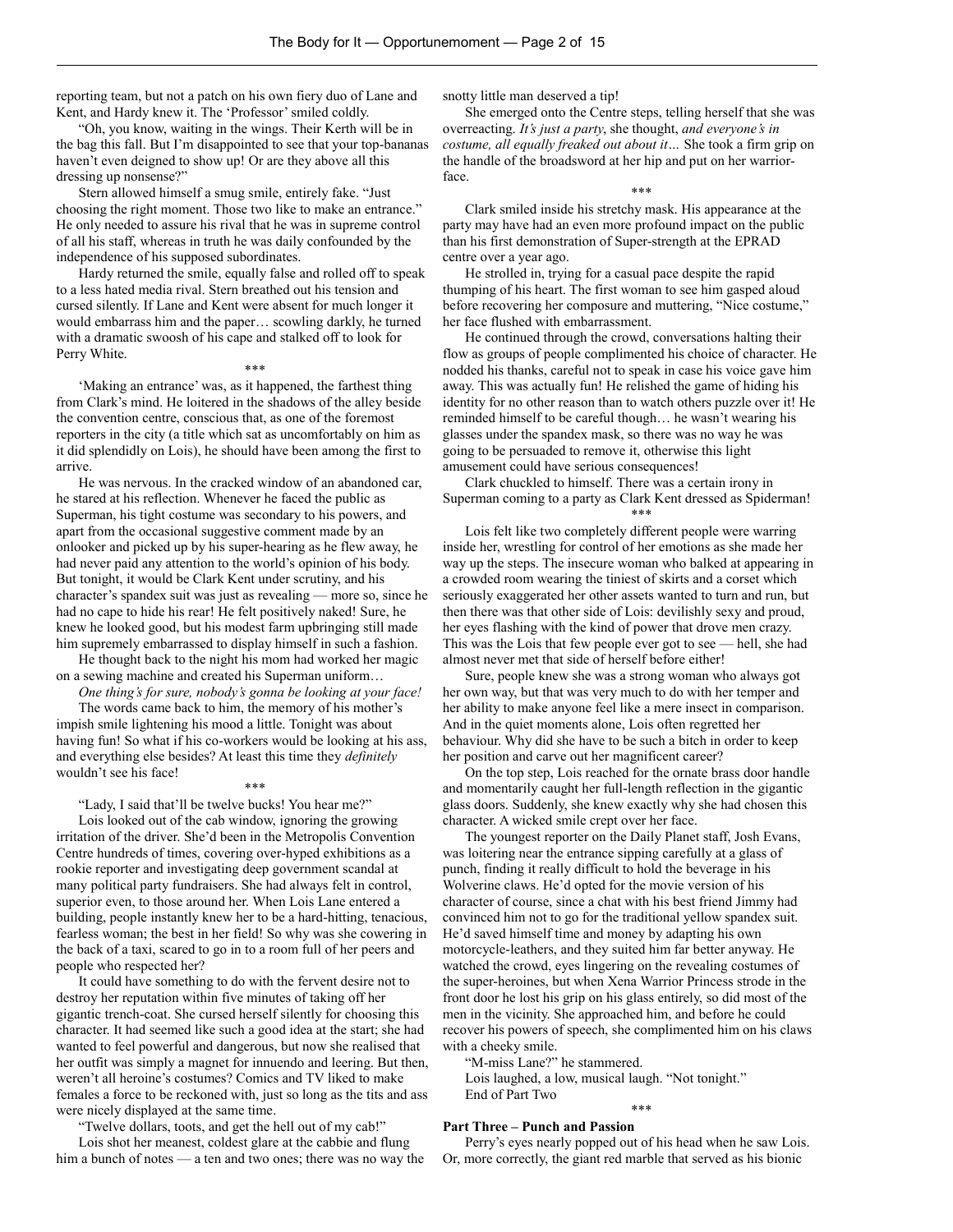eye nearly popped out.

He stepped up to her with a grin like it was Elvis' birthday.

"Lois, err, Xena, well, I…" It wasn't very often that the editor was lost for words. Lois only beamed all the brighter. She'd had plenty of admiration already, and Perry's meant a lot, but if she was honest the one person whose opinion she really wanted right now was nowhere to be seen.

If Clark pulled a sickie tonight, he would be on the sharp end of Lois' sword tomorrow morning. She was about to ask the Six Million Dollar Man if he had seen him, but her question was redundant as Perry asked, "You didn't arrive with Clark, then?"

"A-ha! There's one of them at least!" Mr. Stern bellowed as he strode up to join them. His tirade was suspended as he looked 'Xena' up and down appreciatively, but he scowled darkly as he demanded, "Where's that partner of yours? If he doesn't show up soon he's gonna get himself fired, star reporter or not!"

### \*\*\*

Clark, unaware of the hot water he was in with management, was simply enjoying his first lap of the party. He was pleased to bump into a researcher from Channel Five Network News who had dressed as Spiderman's arch-enemy, the Green Goblin. The official party photographer had a wonderful time posing the two in mock-fights.

He had been finding it quite difficult to remain silent all this time, since avoiding introductions was downright rude, so instead he'd settled for adopting a deeper tone to his voice — not unlike the one he frequently used when talking to the cameras as Superman.

A short distance away he spotted Jimmy, who had indeed turned up in the long black coat and sunglasses of Neo. Clark smiled to himself as he noticed his friend trying so hard to play it cool as he chatted to the Planet's new legal aide, Anna, who by all appearances had chosen to come as Trinity! At least Jimmy would have an ice-breaker…

"Now who might that be?" A deep and sensual woman's voice floated over to him from nearby. Clark looked over to a table laden with gigantic bowls of punch and the black-clad stunner standing in front of it.

She turned slowly purposefully letting him see every inch of her, from the shiny PVC covering her body to the little black ears pointing perkily out of the top of her head. There was quite simply no one else who would choose this character.

"Ms. Grant, isn't it?" Clark asked smoothly as he stepped up to her and extended his red hand covered in spider-web designs. He was warmly surprised to see the Planet's most extroverted and outrageous ex-employee at the party. "How's life behind the lens?"

The former gossip-columnist had shocked them all when she'd taken a course in TV production and quickly got a job as a studio camera-woman. Who'd have ever thought Catherine Grant would be happy anywhere other than in the spotlight?

"Just purrrfect," she replied, a sultry glint in her eye as she looked appreciatively at Clark's tightly-wrapped muscles. "You wouldn't believe what people get up to when they don't think the camera's on!" She placed a hand suggestively on his bicep. "But what I want to know is, who's the man behind the mask? You probably hide this breathtaking piece of art underneath a shapeless suit and tie, when all along you've got the body of a superhero."

She was practically rubbing up against him now, cat-fashion. Clark stepped back from her stroking fingers with an embarrassed cough he hoped didn't give him away. He drew himself up straighter and tried to be suave.

"I'm sorry, miss, I couldn't possibly reveal my secret identity; lives depend on it!" Clark grinned to himself — he never thought he'd be saying those words out loud! "And now, my dear Catwoman, I'd better go see if there are any less… *capable* women who need saving." The answer seemed to satisfy her, and he strode off toward the main entrance of the building, feeling himself flushed from her eager scrutiny. In his early days at the Planet, Cat had pursued him relentlessly, and it seemed that her voracious appetite was undiminished.

Clark was in for even more trouble as he rounded a particularly large potted fern to see a posse of men lavishing attention on another fine form of a woman, wearing a tiny leather skirt, an enticingly tight boned corset and bearing a gleaming sword. His first thought was that 'Xena' would surely be the most popular woman at the party, the fantasy of almost every man brought to life before their eyes. Her admirers were fetching her glass after glass of pink punch, and the light giggle that emanated from the warrior princess confirmed she was quite merry already. As she turned, Clark's heart practically skipped a beat. *Lois!?* The ice-queen of the office, champion of women's lib and the shedragon most likely to bite the head off any male who looked at her with anything more than professional courtesy was breathtaking, simply breathtaking!

Lois was in serious danger of a dramatic character change, she warned herself. As the group of men around her were almost incapacitated by her skimpy outfit, she found herself basking in their adoration and, perhaps for the first time in her life, feeling sexy without being self-conscious and defensive. Of course, the punch she was drinking at an alarming rate helped, but it was surprisingly easy to let the spiky shell of 'Miss Lane' fall away and embrace her inner-Xena for the night. But, she pondered, how would she feel tomorrow, when the costumes were all gone and she had to go back to the office and keep her dignity intact? The questions and conflicts raced around the back of her mind, together with the idea that she should really curb her alcohol intake, but, suddenly, the voice in her head was utterly silenced; all musings ceased as the man in blue and red spandex approached.

Her first thought was nothing more than instant unwavering awe for his fine physique, rather like the way she had felt when her sister dragged her to a Chippendales show one year. Try as she might there was no way to tear her eyes away from every colourful inch of him. Then, the question became all-important: who is he?!

No matter what costume she wore, she was an investigative reporter at her very core, and her burning desire to put a name to this Spiderman led her to start considering each of her co-workers or rivals in the media world in turn. Clark's name was in the running for a moment, but was dismissed almost instantly. Her partner was far too shy to adopt such a guise, in fact he was such a coward he hadn't even bothered to show up!

Well, her slightly unfocused mind decided, if she couldn't have Clark's opinion of her outfit, then this Spiderman character would be a very welcome substitute! With a deep breath to clear her head, she strode over to the mysterious stranger.

Clark's heart quickened further as she approached him with a look in her eye that he had never seen before — she was almost predatory in her attraction for him! For one wild moment, he considered whipping off his mask and letting her know exactly who it was she was hungry for; then, maybe he would no longer be 'plain old Clark' to her, and maybe their relationship would move up a notch… No, he reprimanded himself, there would be no revelation tonight, he would not risk letting her and the rest of the media world know he was not Spiderman, but Superman!

"Superman!" someone exclaimed nearby. Clark jumped, terror gripping him immediately. Had someone heard his thoughts? He whirled round, as did Lois, shocked to see Superman himself come strolling across the room, flocked by admirers. All attention away from him and onto the newcomer, he floated a few inches off the ground to see who had decided to adopt his 'S' for the night. It was Patrick Nolan, one half of the Metropolis Star's top reporting team. The man did have a fine figure, trim and well-muscled, and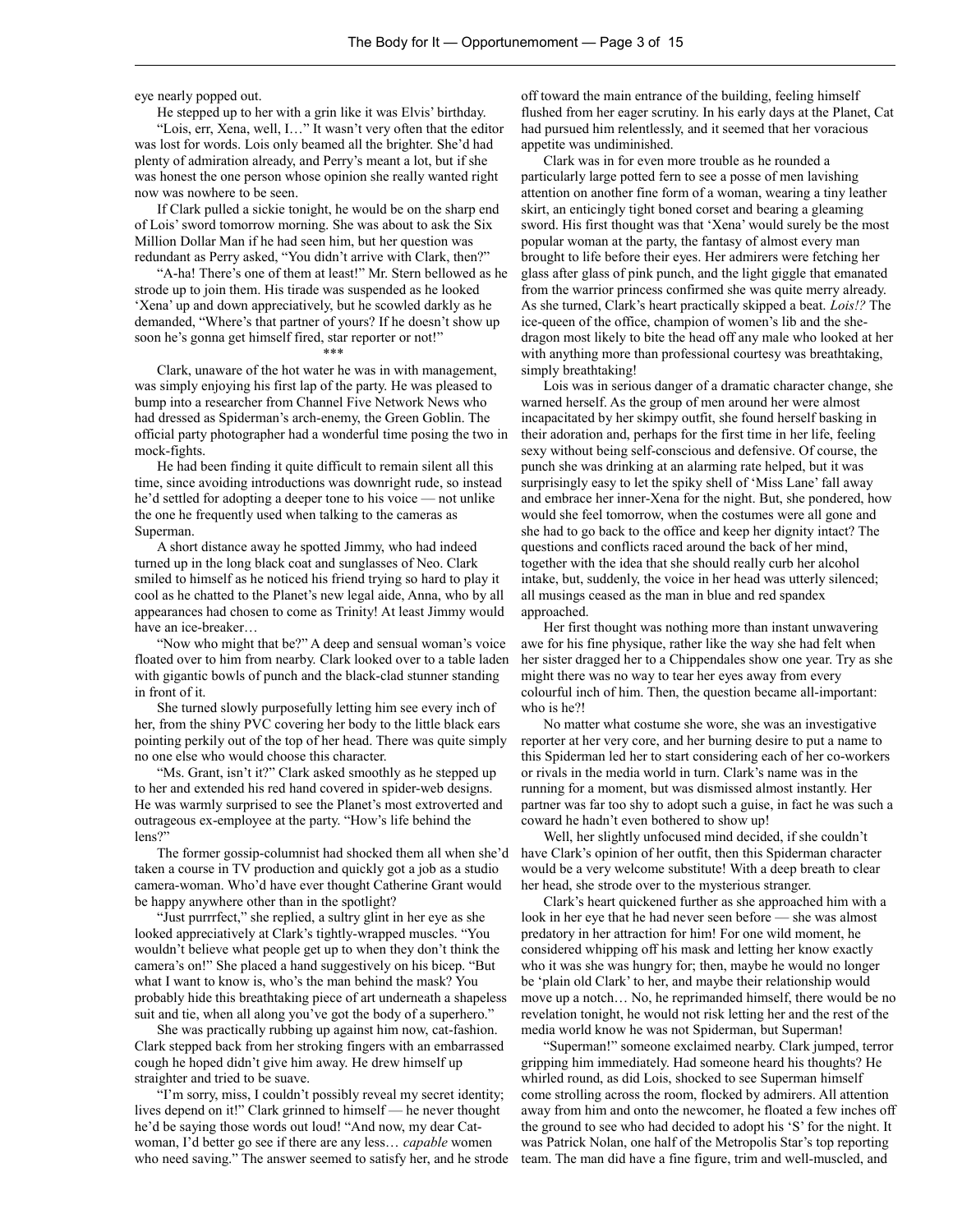Clark was impressed at the outfit although it was clearly storebought, not home made like his own.

"Superman!" A different voice rang out then, from the other side of the room. All eyes were drawn to the pretended malice in that shout, and from behind a giant pot plant stepped Charles Lee, Nolan's partner, dressed as Lex Luthor! The history between Superman and Luthor had become public knowledge about six months ago; the story was broken by the Metropolis Star, much to Perry's fury. The billionaire's home had been sold off and his private records exposed by Nolan and Lee in a piece that was sure to win the Kerth Award this year. It was disconcerting to Clark that everybody now knew of the attempts on his life made by Luthor.

Lee wore a sharp tuxedo and strode out to the opposite side of the dance-floor from 'Superman.' The crowd drew back — there was clearly about to be some dramatic display.

"Your time's over, Luthor!" Nolan announced in a heroic voice, his hands on his hips in Superman's classic pose.

"You can't win, Superman!" Lee spat back, "I will marry Lois Lane, and you will die!"

Lois gasped and flushed bright red, first with embarrassment, then with fury that they should bring up that painful episode of her life so crassly. Clark winced at the reference too, turned to see Lois' reaction, and without thinking put an arm around her for comfort. Lois looked up at her Spiderman, grateful for his support, even though she still had no clue who he was. She drew closer to him, but he suddenly wrenched his arm away as though he'd been burned. Lois huffed at the mixed signals and looked back to the drama in front of them.

Clark enjoyed Lois' closeness for all of a second before the pain hit him. He looked back to the dance floor to see that Lee had whipped a bright green chunk of kryptonite from his pocket! Nolan groaned and sank to his knees in exactly the way Clark would be doing at that moment if he wasn't so desperate to keep his reaction to the stone secret.

Agonisingly, Clark wondered how Lee had got the kryptonite and why he would bring it to this party. Perhaps he didn't know it was the genuine article that he was waving around so theatrically, or a more frightening prospect: perhaps he knew that the real Superman would be there in another disguise… Unable to regain his composure, he muttered an excuse that went largely unheard and bolted for the men's room.

Lois scowled after the fleeing Spiderman and felt a familiar surge of annoyance. *Why does he always run off?* she asked herself automatically, before understanding the implications of the thought. Her punch-fogged mind took a moment to review things, and with a clang of recognition it came to her.

*Oh my God*, she thought, *Clark Kent is Spiderman!* \*\*\*

In the safety of a locked cubicle, Clark peeled off his tight mask and took slow breaths, recovering fairly quickly now he was out of the vicinity of the kryptonite. He x-rayed through the door to make sure the coast was clear and stepped out to splash cold water on his burning face. He had only just pulled on his mask again when Cat-woman slipped into the restroom and closed the door behind her, leaning on it in a sensual pose.

"Hiding from your admirers?" she purred. "You always were the bashful one, Clark."

"How did you know?" he asked, flustered.

"Come on, Clark. You may have everyone else in that dreary newsroom fooled, but I've always seen past the polyester to the Adonis beneath! It's such a shame the women out there don't know who they're drooling over." She began a slow approach, like a panther stalking its prey. "I could promise not to tell them, for a price." She began to pull the zipper of her tight PVC outfit down suggestively.

Clark backed away and circled around to the door, but Cat stepped in quickly and pinned him against it. She brought her

hands up his torso, feeling every muscle on the way, then wrapped them round his neck.

"We're not colleagues anymore, no awkward office politics to deal with…"

Clark put his hands on her waist to move her firmly away from him, but was suddenly pushed forwards into her embrace as the door he was leaning on was jostled from the outside. Cat drew him in tightly and clasped his cheek to her chest in delight as Lois pushed into the bathroom.

She took one look at the situation and stormed out again, her rather inebriated brain flooded with anger. While she was trying to locate Clark, she had been struggling with the reality of her attraction to him, since knowing who he was did nothing to dispel the effect his tight costume had on her. Initially, she wondered how his fine form had escaped her notice, but then she remembered one morning long ago, even before they were partners, when he answered the door to her wearing only a towel. Ever since that brief exposure, Clark Kent had been to all outward appearances the most ordinary man who ever lived. She had meant to find him and playfully scold him for keeping such a secret, but instead had found him in the amorous clutches of the Cat-woman!

Lois recalled the way Cat had always flirted with Clark and she was still not clear what happened between them back then, but now it seemed they were picking up where they left off! She was just up to the edge of the dance floor when Spiderman came running after her, grabbed her by the arm and pulled her round to face him.

"Sorry if I barged in on something private," Lois' words were a little slurred from the drink, but her tone was venomous. Looking past Clark, she saw that Cat had followed them out.

"You've had plenty of time to stake your claim if you wanted him Lois," Cat spoke out over Clark's shoulder, one hand resting possessively on his bicep, her tone petulant. "You don't deserve Clark for a partner!"

The commotion had attracted several people, and they all looked to Clark, suddenly aware of his identity. He cringed inwardly as his co-workers looked at him anew in his revealing costume.

Lois was utterly focused on Cat, and she threw up her hands in mock surrender. "Well you just go ahead then," she spat, her voice rising. "Just make sure he pays you for your time."

Cat hissed her outrage and flung herself at Lois, shoving Clark aside. The pair clashed, shrieking and yelping in pain and fury, falling onto the dance floor and continuing to wrestle savagely, despite the huge crowd now gawping at the spectacle.

The sight of Xena Warrior Princess and Cat-woman locked together and writhing about was clearly the icing on the cake for many of the men at the party, and the other women were just amused to see Daily Planet's star reporter make such a fool of herself.

Clark looked around at the sea of grinning faces as they fought, incredulous. Lois and Cat were having, well, a cat-fight over *him*! His ego was briefly swelled at the idea that two women wanted him that badly, but he quickly came to himself and stepped into the fray. It was not easy to separate them, but as soon as he had them at least a foot apart, Perry stepped in to take Lois' shoulders gently but firmly.

"Now Lois, honey, that's enough," the Chief warned her. "I don't want to have to pay for anything you break!"

Lois wrenched herself free of Perry's grip and ran for the door with tears forming in her eyes. With a nod of assent from the editor, Clark handed the weakly struggling Cat-woman over and headed after Lois.

He exited through the ornate gilded doors and gasped to see Lois lying on the landing between the two flights of marble steps which were slick with the evening's rain. She must have slipped, and Clark dashed to her side at super-speed, cursing himself for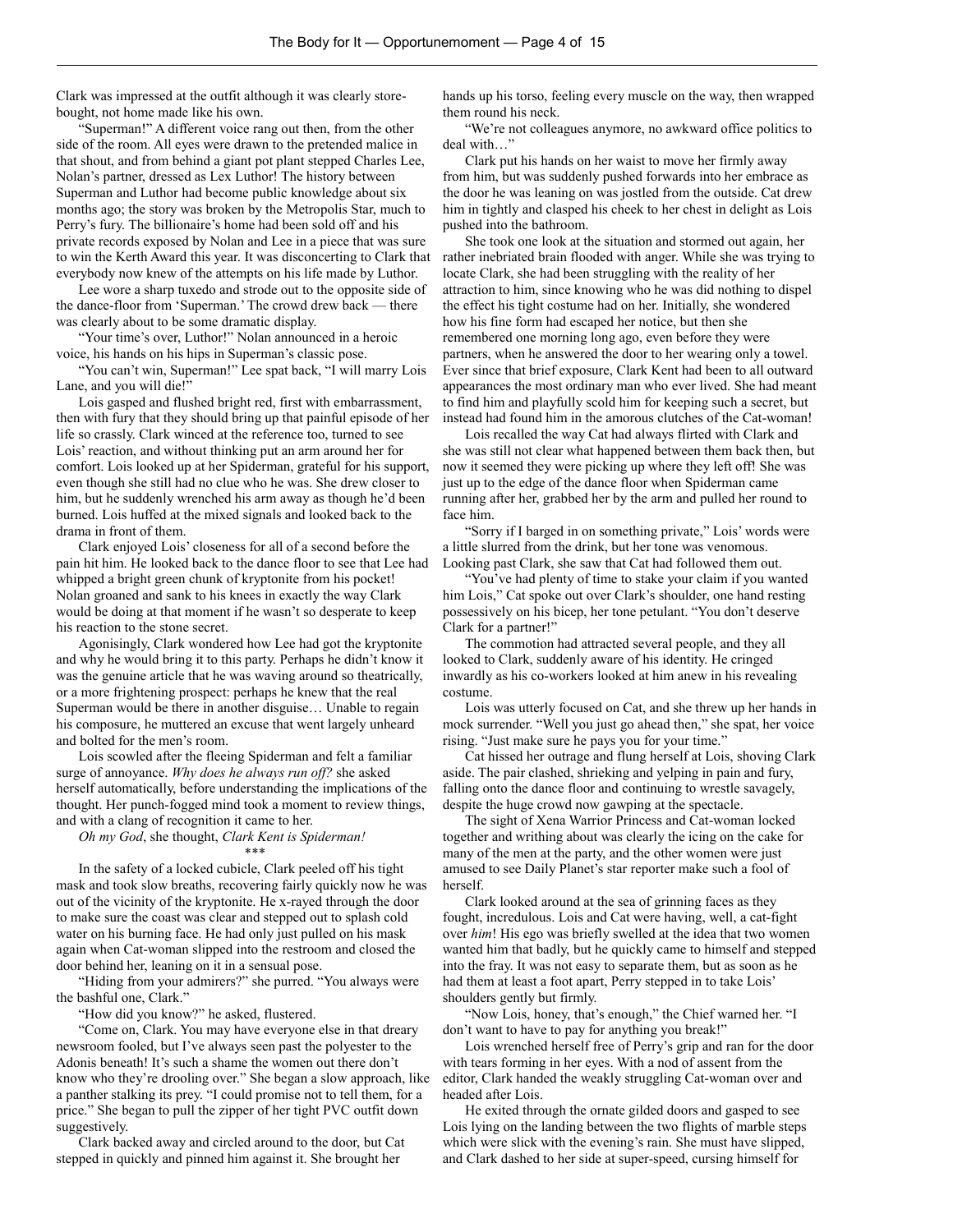not catching up with her a moment sooner.

He x-rayed her whole body for damage and was relieved to find none. Well, he surmised, a drunk person is usually so relaxed they don't hurt themselves when they fall, thank god. He sat beside her and pulled her head into his lap, brushing away the strands hair that fell across her brow. He spoke her name softly over and over, coaxing her to wake up.

Her eyes fluttered open. "S-Spiderman?" she asked in confusion.

"I'm here Lois," he replied softly.

"Take me home."

"I'll call a cab—" Clark began. But Lois half sat up and pointed at the top of the towering skyscraper opposite.

"No," she complained, "Take me home *that way*!"

Clark sighed — she really believed she was being rescued by Spiderman. He glanced around. It was late, and the street was deserted. No one else had emerged from the convention centre to find them… What harm could it do to let her have her fantasy for the moment? She was so intoxicated; she wouldn't remember it tomorrow.

He helped her to her feet carefully and turned her into his embrace. He checked the area once more. Then, he held out his arm dramatically, aimed at the building and curled his two middle fingers back.

"I have a new web," he told her casually. "It's invisible, but twice as strong." Lois 'oooh-ed' her approval as Clark gripped her tightly and took off, flying in a way that would seem to her as though they were swinging.

Lois laughed delightedly as they 'swung' across the city, her previous anger forgotten. Within minutes, they glided over to her apartment and alighted on the windowsill. He slid the window open with a mental note to chide her later about locking it and deposited her inside.

"Come in!" she insisted, so he landed lightly next to her.

Lois swayed where she stood, so Clark put an arm around her to steady her. She mistook the gesture for an embrace and hugged him back. She pulled back and looked at him, or rather at his mask, with such emotion that he again wished he could just throw caution to the wind and let her really see him.

Without warning, she reached out to his throat and grasped the base of his hood. He jerked backwards, but she held firm.

"Just a little," she whispered. "Not all the way, but a little."

She gently raised the spandex mask over his chin and settled it on his nose, imitating *that* scene in the Spiderman movie. She kissed him with surprising gentleness and Clark struggled briefly with the thought that he shouldn't be taking advantage of her in this condition. But this was Lois, his wonderful partner, the woman who had haunted his dreams for as long as he'd known her. And, it had to be said, she was wearing a Xena Warrior Princess costume which was threatening to overcome any moral arguments he might have! Promising himself fervently that he would leave after this, he gave in to her sweetness for a while, enjoying this soft, willing and passionate side of Lois which no one ever got to see.

Breathlessly, he pulled away from her before his resolve could crumble completely. He rolled his mask down and stepped to the window.

"Be sure to lock this when I've gone," he told her, then made a polite bow and leaped out of the window, again pretending to shoot an invisible web and swoop away as she watched. As soon as he was out of sight, he flew on normally, instantly deciding to head home rather than back to the party. He couldn't face the rest of the people there now that they knew Clark Kent was the man behind the mask!

Lois gazed after her hero until he rounded a high building and disappeared, then closed the window and locked it. She shuffled to her bed and flopped down, her fuzzy mind thinking that she

should call Clark and tell him she got home okay. Her partner was such a worrier…

An echo of a yell reverberated in her mind: "*You don't deserve Clark for a partner!"*

Lois felt a welling of anger at the strange figure in black who had dared to suggest that. Of course she deserved him! Maybe she hadn't known his body was so fabulous before, but that didn't mean…

His body? Where did that idea come from? In answer her befuddled brain supplied the picture of that stunning Spiderman character. Now she was just confused… sorting out the multiple identities became too much and she drifted off into a dream of rolling green hills and riding a horse around with an immense sword strapped to her hip.

*End of Part Three*

#### **Part Four – Office Politics**

Lois didn't really care that she would be torn off a strip for being late for work. It was 10.30 before she could bring herself to roll out of bed and shower. The persistent throbbing in her head wasn't her only concern either. She had gone to bed still wearing the Xena outfit, and in the harsh light of day she could only curse the temporary insanity of choosing such an invitation to ridicule.

\*\*\*

Her real concern was actually showing her face in the newsroom. She could already see the smirks on the faces of her colleagues, hear the comments they would mutter sotto voce as she walked in. And the photos… she wondered if there was any way she could find and burn all the evidence of the evening.

As she dressed in her typically sensible skirt-jacket combo, she ignored the temptation to erase it all from her mind. Instead, she forced herself to mentally run through the party from start to finish. The beginning was easy to recall — she was still sober then — and despite her vow never to be so outrageous again, she remembered the thrill of commanding the attention of all those men! For a moment, she let herself feel the admiration again, and the self-esteem of looking so magnificently sexy.

After that, it had all fallen apart – hadn't it? Her memory had started to get fuzzy around the beginning of that little play about Superman and Lex Luthor. She made a mental note to write a scathing email to Nolan and Lee for trivialising her private life.

She felt a shock of excitement as she remembered the way 'Spiderman' had put his arm around her then. The finest form of a man she'd ever laid eyes on, and he was clearly interested in her! The way he had called her softly back to consciousness after her fall on the slippery steps… Her hero had taken her safely home in his strong arms, but *how*?! In her drunkenness, she had believed he was Spiderman, spinning his web effortlessly, but of course he was a man in costume.

Scowling as she tried to piece together this confusing jigsaw, she brushed her damp hair and instantly winced at the pain from her tender scalp. A flash of anger at Cat for pulling her hair so savagely brought with it the sickeningly embarrassing memory of her very public brawl with a former colleague. She could almost cry. Would Lois Lane ever be anything other than an office joke from this day on? She had always been at odds with Cat, and this time, like most previous times, it was over Clark.

*Over Clark? Or Spiderman?*

Lois gasped, realising that it was Clark who had gotten her home and stood before her in his fantastically alluring costume… she was suddenly struck by the thought that something may have happened between them last night. She had woken alone in her bed, which was a relief, but somehow, she felt there was a hole in her recollection of events. Certainly, she had no memory of the cab ride home, only a splendid dream of rushing wind and swinging high over the city. Clark's costume had certainly had a powerful effect on her inebriated mind, and now she wondered what else she might have done in her wild fantasy-state.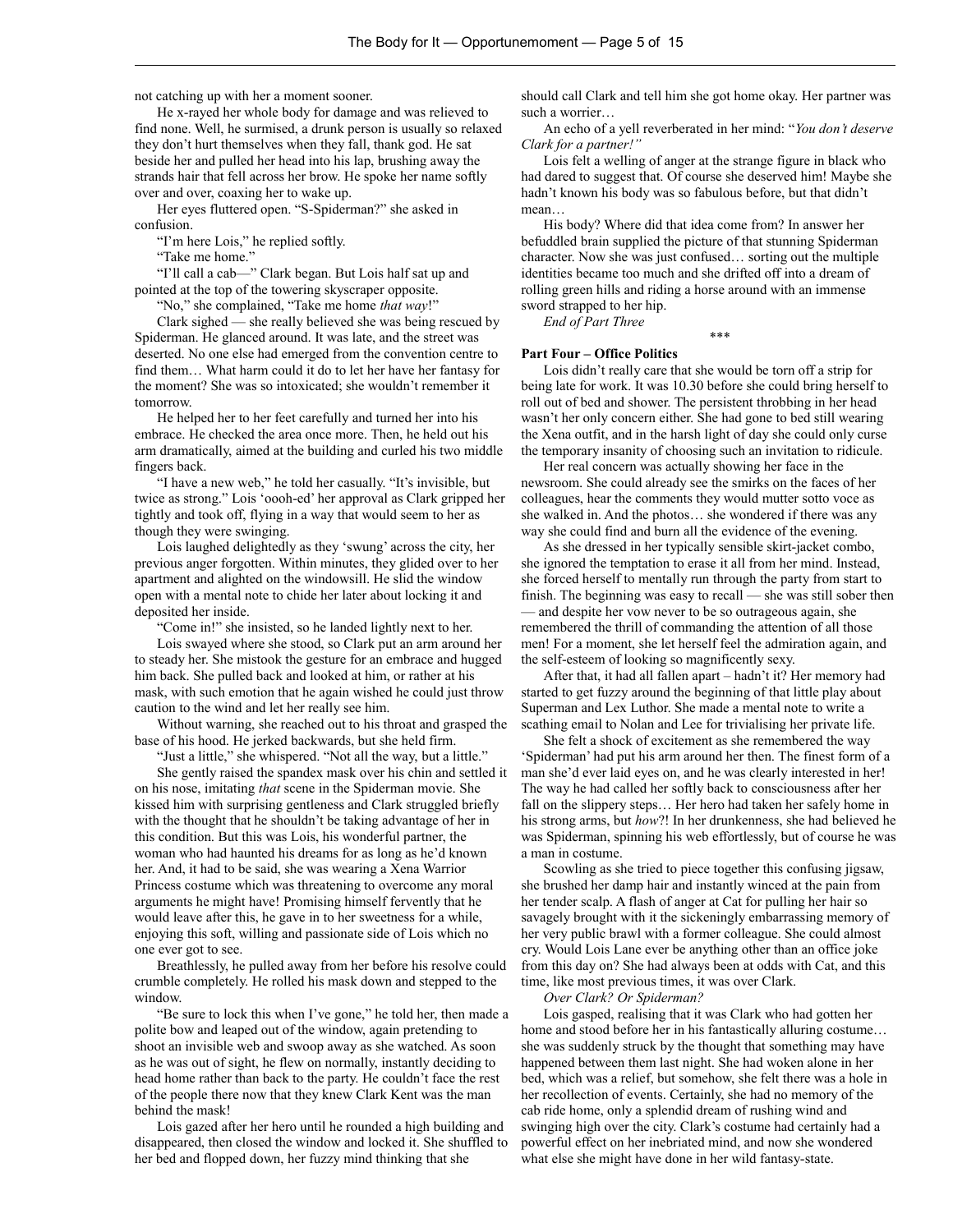*Only one way to find out*, she ordered herself firmly, straightening her jacket and heading for the door. \*\*\*

Clark breathed deeply in an attempt to calm his nerves as he rode the elevator up to the newsroom. He'd been out interviewing key members of the organisation committee for the upcoming Metropolis Pride festival about the possibility of trouble between the straight and gay communities. A serious issue, he thought, but the men he went to talk to seemed more intent upon teasing him about the party or making suggestive comments about his tight costume and the Lois-Cat wrestling match!

Now, he was heading up to the bull-pen to take more flak, fervently wishing he had enough fieldwork to keep him out of the office all day, because he expected a seriously cold reception from Lois. At the ping, the door slid open and his eyes roamed immediately to Lois' desk. He was relieved, but not surprised, to find it empty. She might even take the day off after the amount she'd had to drink last night!

As he walked towards his own workspace, he groaned inwardly. It was like rewinding time by six months… Cat lounged in his chair, tilted back with her stiletto heels up on his desk, her attire slightly less Gothic but certainly no less sexy than last night's. She spotted him and smiled her predatory smile, crossing her legs sensually and fixing her hair without moving from his chair.

Upon seeing Clark approach Cat, more than ten of his coworkers drifted over surreptitiously, smiles of nosy anticipation on their faces. Clark's sensitive hearing picked up their whispered gossip.

"This is gonna be good! I hope she's still here when Lois arrives!"

"How in hell does Kent get two chicks that hot tusslin' over him?"

"Well he's pretty buff… you saw that Spiderman get-up he had…"

Clark gulped his embarrassment and gazed at his colleagues with an unmistakable 'get-lost' look. With coughs and mumbles, they retreated – but not too far.

"Talk of the town, aren't we?" Cat's tone told how much she delighted in the scandal.

"Look, Cat—" Clark began, perching himself on the edge of the desk.

"Wait a second. Let me say this first." Cat sat up and leaned forward, taking his tie in her slender fingers as she used to do. "I just… want to get this out okay?" Clark nodded his assent.

"I apologise for last night. I guess you could say you've

always had that effect on me, but I didn't mean to embarrass you." "What about Lois?"

"She just embarrassed herself." Cat smiled wickedly, but Clark's serious expression made her drop the grin. "Okay, I'll apologise to Lois too, maybe in an email… but the point is that as much as you might think I love to cause a scene, I just had too much to drink and it got out of hand, that's all. I hope you'll forgive me?" She affected her cutest pout and her eyes mockpleaded her innocence.

Clark had to smile. Cat would never change. He knew she was sincere in her own unique style. He gently drew his tie out of her hands and nodded. They both stood, and she leaned in for a friendly hug, which Clark granted a little warily. Sure enough, her roaming hands sought out his buttocks as she whispered in his ear.

"I'm just glad for once all of Metropolis got to see what I've always seen."

A strangled gasp came from the balcony where Lois stood after emerging from the elevator.

Lois stared in mute fury as Cat's hands journeyed down Clark's back. Her mind was again flooded with rage, though this time it was not fuelled by alcohol. So, she could only stand, fixed to the spot and ignore the looks and the whispers as all eyes turned to her. Clark's eyes turned in her direction, and he jumped back from Cat as though he'd been electrocuted.

The collected journalists began to salivate at the prospect of a rematch as Cat patted Clark on the shoulder and strode through the bull-pen towards Lois, her chin high. Cat stopped as she reached Lois, and their gazes locked for a moment of horrible tension.

Then, Cat stepped in close to Lois, even though Lois drew back in readiness to defend herself.

"Look," Cat began in a tone so low that no one in the newsroom would hear, "peace, alright? We were both drunk, and we both want him, no matter how much you try to deny it. The difference between us, Lois, is that I go for what I want, even if I might not get it. You hide from what you want," she continued, turning and casting a long look at Clark, who was watching them from below, "even though it's already yours."

She sighed and stepped gracefully into the elevator, sweeping a gaze of nostalgia around the newsroom as the doors closed. The men of the Daily Planet must've had a very dull summer since Cat Grant left their territory, and Lois Lane clearly needed a rival's presence to raise her game. Maybe it was time to leave the cameras and return to the page…

\*\*\*

Lois stayed glued to the spot for a moment, replaying Cat's parting words in her mind. Her eyes fell on Clark, noting his hesitant expression. Abstractly, she recalled that expression being on his face a lot since they had worked together. It was as though he always expected an angry lecture from her, and, she was forced to admit, he was right more often than not.

Perhaps she would try a different tack this time, because she was determined to find out the facts of last night's encounter no matter what.

She made her way down to the bull-pen amid stares and whispers, mutterings of her little wrestling match and her revealing costume. She felt the heat creep up her cheeks but forced her face into a taut mask of coldness as she steadfastly ignored it all and stalked straight past Clark without a word. She settled herself at her desk and booted up her PC, forcing herself not to make any motion of acknowledgement as Clark sidled up to her and stood there in silence, waiting for permission to speak in his infuriatingly submissive way.

Clark Kent was one of the foremost investigative reporters in the city, a wordsmith of extraordinary eloquence and, despite her usual assertions to the contrary, he was a natural detective whose gut feelings had often been the key to solving a complicated case. With all this going for him, it frustrated Lois that he set himself so low, behaved as though he was her subordinate. Of course, the part of her mind that bypassed all her stubborn denials acknowledged that he behaved this way because of his feelings for her, because he simply knew her feisty temperament so well and was happy to let her be the 'top banana' she would always claim to be.

Well, since that was what he was expecting… She took a breath and prepared to be his ice queen again. She slid her eyes up to him and, for a heartbeat, found his soft brown eyes impossibly attractive and remembered being held against his warm strong chest.

"What do you want Kent?" Clark winced. She only called him Kent when she was really, really mad. He opened his mouth to begin the well-rehearsed explanation, but Lois rushed ahead, her eyes firmly removed from his gaze and fixed on her screen.

"I mean it's not like I haven't got work to do. One little party doesn't stop the presses, you know. Honestly, what is this — the *National Whisper*? Why everyone's got their knickers in a twist over a little disagreement is beyond me! Cat and I are both professionals and you…" Suddenly, she lost the tirade, gulped, and struggled to continue.

"And you…"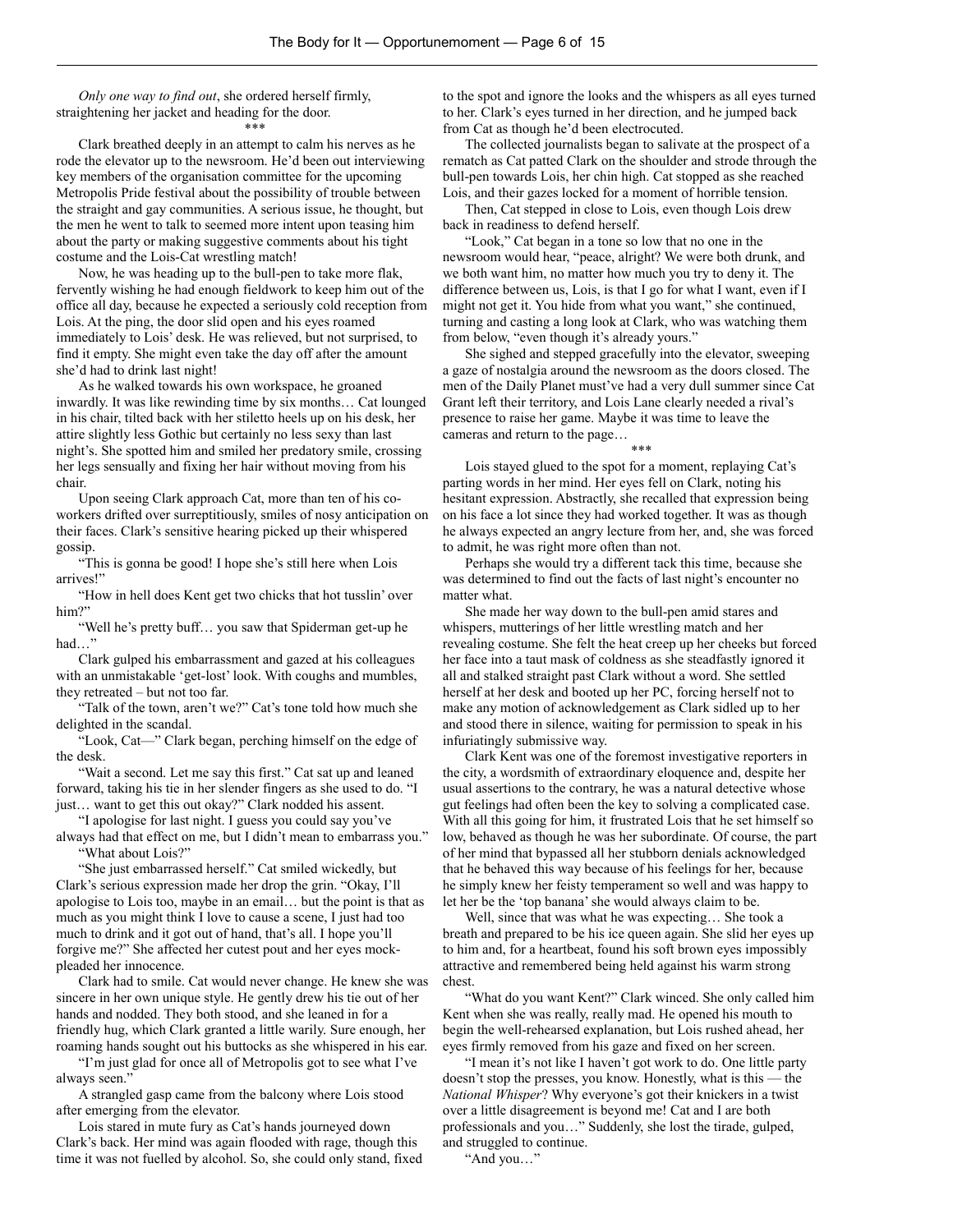"Lois," he began. Just that. His voice was low and soft, and it cut through her flustered rant effortlessly. She held out a moment longer before meeting his eyes. Her own eyes were glassy with threatening tears as her treacherous emotions had risen without warning. Clark didn't say another word, he simply stepped around behind her and held her shoulders gently, bidding her to rise. A hand in the small of her back guided her to the conference room, where the blinds were mercifully drawn.

Lois was acutely aware of all the eyes on her as she stepped into that private space with Clark following, aware of the ears that would be straining to hear what passed between them. She didn't know whether to be angry at Clark for making such an obviously strategic withdrawal from the public or grateful that he understood her need to shed a tear or two away from the onlookers.

The second the door closed, she stepped away from him and leaned against the table for support, crying silently. In her imagination, her peers mocked her, spoke her name in jest all over the city, read her work with an amused smile and aired her scene of degradation at the party on YouTube twenty-four hours a day.

"Lois." There was her name again, but there was no humour in that soft word, no mockery. She sobbed once, then struggled to hide that small action, but Clark's hands were on her shoulders again, more insistent this time as they drew her back into his comforting embrace.

"How could I have done it Clark?" she asked in a small voice. "How could I have gotten so drunk? I've destroyed my career!"

Clark's arms tightened around her a little. "No, you haven't. I know it seems like that right now because the newsroom is buzzing with gossip. But you know the media world, Lois. Today's news is tomorrows hamster cage lining! Don't let the words get to you. You're bigger than this…"

Abruptly, she turned in his arms, looking up at him with desperation. "Am I? I always thought I was the sensible one! Lucy's the screw-up!" Clark remembered meeting Lois' younger sister a few months ago, and smiled briefly at the description, but then quickly focused on Lois again as she continued. "But then there was that stupid outfit—"

A flash of Lois in her Xena costume made Clark smile again, and Lois noticed this time. Her teary eyes narrowed and she stepped out of his embrace, her vulnerable spell seeming to dissolve as quickly as it came.

"Don't think you're innocent of all this you know!" She pointed a finger at him accusingly, and at Clark's genuine puzzlement she rushed ahead. "If I'm going down in history as a laughing stock, then I'm taking you down with me Kent! It was just as much your fault, wearing spandex and making out with Cat in the men's room! You disgust me sometimes—"

"Okay that's enough!" Clark interrupted her now, determined to stop this paranoid train she was riding. "It was a party, Lois! A party, that's all. Everyone wore a costume. Are you going to tear Stan from graphics off a strip for going half-naked as the Hulk? No! By the way, nothing happened with Cat, and I don't see why you care anyway…"

"Oh, you're so dense; sometimes I wonder why you went into journalism! She only wants you because *I do*—" Lois stopped the sentence abruptly, a flush shooting up her cheeks as she realised what she had said. She whirled about to put her back to him and hide from whatever conclusions he might have drawn from her unguarded rant.

Clark took a half step back, blinking his surprise as Lois stood firm with her back turned. His mind flashed back to that night, the look he had seen in her eyes as she saw him, but did not know him, and then later, the honey softness of her lips as he gave in briefly to her kiss. Clark suspected that he had always been a source of antagonism between Lois and Cat, but he never expected to hear it spoken aloud.

He had drawn her into the conference room because he did not

want their colleagues to witness her deep embarrassment about the party, but he wasn't expecting to face the truth of what came after. He had hoped that her drunkenness would have erased some of the more complicated feelings between them, but instead it seemed to have brought them even more to the surface. He could not bury them now.

He stepped forwards, reached out a hand, but stopped an inch from her shoulder and let it drop.

"What can I do?" he asked quietly. He didn't know what she expected him to say or, more disturbingly, just how much she remembered of last night; he only knew that this must be resolved. Seeing Lois upset, rather than angry, cut him to the core. She turned slowly, and her eyes were dry, her breathing calm, as though she held herself ready for some hard words.

"Tell me the truth, Clark."

*She knows!* Thought Clark with a silent gasp of fear. She must have remembered how he flew her home.

"Did we…?" Lois continued carefully, "Last night, what did we do? I know what state I was in, and I admit that seeing you in that outfit… had an affect on me." Clark was glad she left it at that, as he felt his own face colouring to match Lois'. Nonetheless, he breathed a silent sigh of gratitude that she had not brought up anything about his spectacular city-swinging display. He took a half step closer.

"We kissed. Nothing else," he said softly.

Watching his mouth as he formed the words stirred Lois' memory again, and suddenly, she recalled the way she had rolled his mask up to find those hesitant lips. How he had resisted at first — of course, he would do that; he was Clark, the ultimate gentleman.

"Nothing else?" Lois asked again, trying to keep the merest hint of disappointment she felt out of her voice. *Disappointment?!* She should be heartily relieved, but she was shocked to find herself wishing there had been more…

"Lois, I swear—" Clark began in earnest, but Lois stopped him, drawing herself up straight and tall and smoothing her jacket down in a business-like fashion.

"Well, good. That's all there is to it then. It was one stupid party and one little… ahem, interlude, and now we can just forget it and get on with our work." She strode past him and went to the door.

Clark's heart sank a little at the coldness of her response. Obviously, she was relieved that they hadn't behaved totally irresponsibly, but Clark couldn't help but wish that the vibrant side of Lois, who danced with such abandon and was able to explore her attraction to him, would not be so crushed in the light of day.

As Lois reached to open the door, she spoke over her shoulder. "I'll tell you what, Clark, there's no way I'm ever getting that drunk again! You know I don't even remember the cab ride home! I thought I was rescued by Spiderman himself!" She laughed lightly and headed back out into the newsroom.

Jimmy intercepted Lois on her way back to her desk.

"Hey Lois, there's a call for you on Line Two. It's probably Lucy Lawless asking for her costume back!"

Lois shot Jimmy her iciest look at Jimmy as he bounded cheerfully away and headed over to take her call.

"Lois Lane," she answered it clearly, but the other end of the line seemed very scratchy and it seemed the caller was having a coughing fit.

"Miss Lane," the coughing ceased and the male voice which spoke was low and raspy. "Did you have fun at the party?"

Lois groaned inwardly and was about to tell the man to take a hike when he continued.

"It's a shame that snitches weren't invited; after all, you reporters wouldn't have bupkiss without us! Well, anyway while you and your media darlings were overdoing the punch and finger food, I was out getting *your* next scoop! Did you know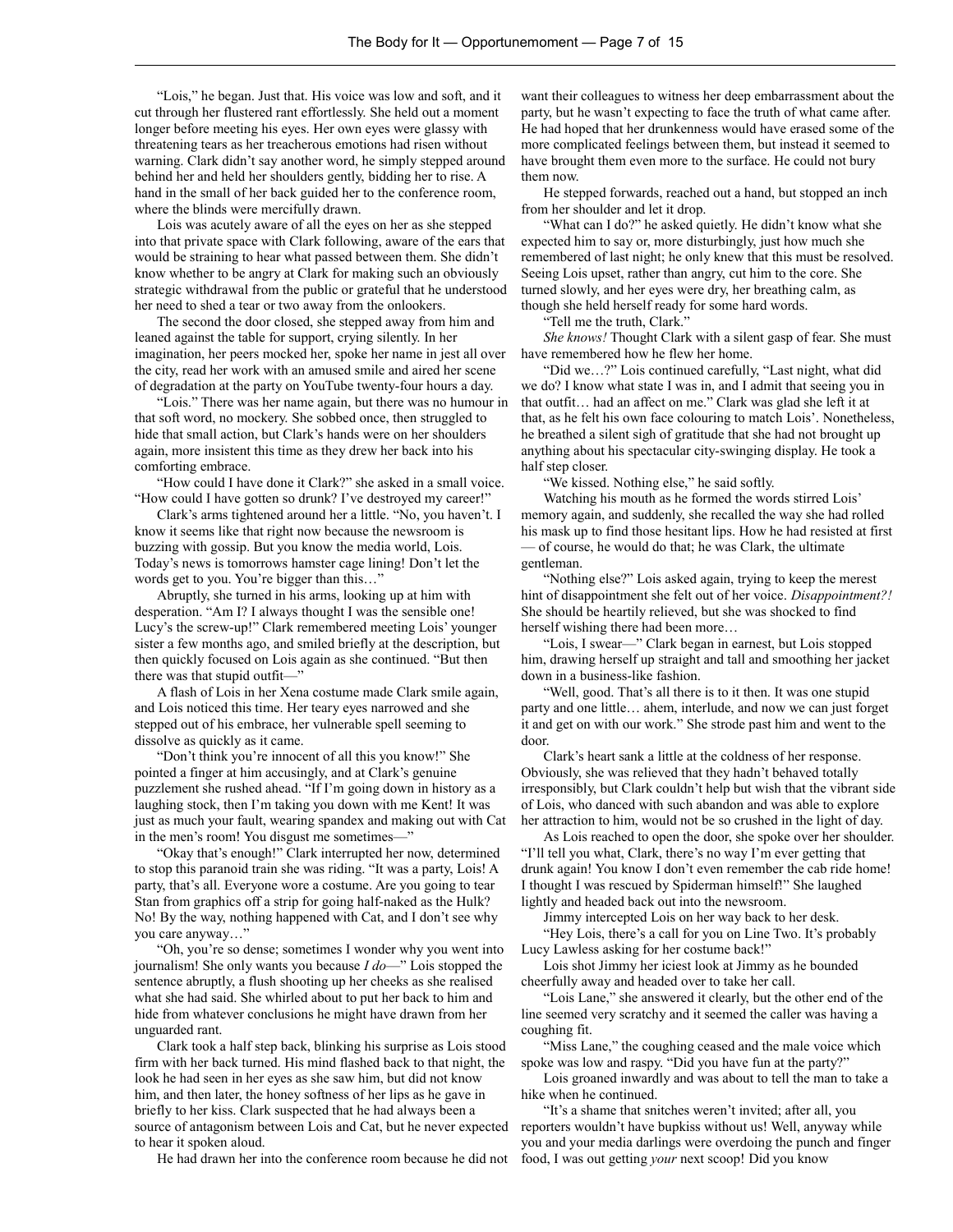Superman's got a rival in Metropolis?"

Lois' interest piqued as it always did at the mention of her hero's name. She held the phone tighter and spoke low in the manner she had developed long ago as a reporter's first defence against source-stealing.

"What have you got for me?"

"Uh-uh, not over the phone. Meet me in the Fudge Castle in fifteen minutes. And you're buying!" The line went dead.

Lois' casually replaced the handset and gathered her things. Clark picked up on the innocent action immediately.

"New lead?" he enquired hopefully from his desk.

"Oh, just a friend from college has arrived in town and wants some pointers on getting a job in the papers," she lied smoothly, suppressing a small stab of guilt at deceiving her partner. "Gonna go meet her for some brandy-triple-choc fudge."

Clark nodded and went back to his work without questioning her story for a moment. Lois wondered why he trusted her so much, and again thought about inviting him to go with her, but Clark was funny about leads on Superman. Any number of times a snitch had called her up with a nibble of information, and Clark had sternly forbidden any contact with the scumbag. It was like he had appointed himself Superman's personal protector from scandal, not that Lois would ever print anything even slightly negative about her idol.

But there was simply no way she was going to let a single bit of information, no matter how bogus, slip past her, because she knew that if the snitch didn't sell the story to her, he'd take it to someone else, someone more ready to drag Superman's cape in the dirt.

As she headed to the elevator, her pre-occupation with the embarrassment of last night seemed to fall away at last, and she tingled with anticipation about a new story – one which might possibly require her to question the Man of Steel for a response. *End of Part Four*

\*\*\*

#### **Part Five – Comic Book Heroes**

Lois emerged from the cab across the street from possibly her favourite place in Metropolis. The Fudge Castle was her haven in times of stress, and now it doubled as her usual snitch-meeting location. Years of sneaking around drippy underground car garages and loitering at the docks, knowing full well that she'd never get the fish-stink out of her jacket, had taught her a valuable lesson: Never let the snitch pick the place. These days she had put it quietly about that Lois Lane was always to be met at her favoured dessert emporium, and informants seemed to respond well to being generously supplied with confectionery.

She heard the racking cough of today's scumbag before she saw him. Clearly a chain-smoker, he wheezed his way into the shop and picked a table as Lois crossed the street and followed.

From behind an oversized laminated menu, she sized up her guy. A weasel-faced man, with more than three days stubble and hands covered in oil as though he'd spent all day fixing cars. He fidgeted nervously and cast his gaze around several times before settling into his seat to peruse the menu. Lois approached and stood beside his table, her notebook in hand.

"Will it be a sundae or a hot fudge brownie, sir?" she asked coolly. He jumped a little and started to cough again as Lois sat down opposite him.

"You should really see a doctor about that," she observed.

"And you should pick somewhere more private to discuss things," he spat back once he had his breath back. "I don't like it here — too many people."

"I suppose you usually live in a deserted amusement park surrounded by fibreglass clowns—"

"Enough, enough! Now do you want to know the dirt, or don't ya?"

Lois reached into her bag and took out a Dictaphone, placing

it demonstrably on the table between them and clasping her fingers before her in readiness. The man nodded.

"Like I told ya on the phone, our friendly flyer has a rival." "An enemy?"

"No, not a villain, I mean another superhero! Someone here to do his job, maybe try to muscle in and replace him! In any case, he's already beat Supes to one save. I watched him rescue a girl and fly right off last night!"

Lois tried to ignore the glint of eager fanaticism in the guy's face, but wondered idly if this mooch didn't spend more time following Superman than she did.

"Okay, who's our new man in tights? I presume he wears tights? I mean to be a hero these days you've pretty much got to —"

"Oh, he's got the outfit all right! And you're never gonna guess who it is! I can hardly believe it myself! I had to polish my lens and look again! I was so sure this guy was a myth, a comic book hero!"

"Would you get to the point?" Lois prompted, exasperated. The snitch reached into his satchel, pulled out a sheaf of small glossy photographs and passed them across to her whilst looking 'round at the other patrons happily eating their desserts. Lois looked at the first and gasped.

"Uh-huh, see!" the informant grinned his approval at her reaction.

Holding her breath, Lois flipped through all the photos. The pictures weren't the best quality, but it was clear to her eyes that a man in red and black spider web-patterned spandex was hovering outside an apartment-building window, holding a scantily clad woman in his arms as he fiddled with the window-catch.

In another photo, the pair could just be seen inside, the gauzy curtains obscuring the view a little, but the woman's hands were on his shoulders; their bodies were pressed together…

Lois felt the heat creep up her face once more. The only good part was that her face was not identifiable, although anyone who was at the press party would be able to pick out the costume.

The last two photos blew her away entirely. Spiderman squatted on the windowsill, his arm outstretched to shoot a web, and finally a dramatic action-shot of his brightly clad form in midflight. Lois suddenly recalled her rescuer telling her that he had a new kind of web which was invisible, but that had all been a dream! Some crazy dream where Spiderman was real and took her swinging across the city…

She stared again at the photo of the two of them, so close and intimate, and heard Clark's soft admission in her head. *We kissed…*

"So, shall we talk remuneration?" the weaselly man asked with a greedy smile.

"Eh?" Lois mumbled absently, still fixated on the photo. Her mind was screaming at the facts which were at once so unbelievable and yet right before her eyes. Clark was surely the man in the Spiderman suit, but how had he adopted all the other attributes of his character?

"Remuneration: *money*, Ms. Lane! Geez, I thought you reporters we're good with words!"

Lois dragged her eyes up to look at the snitch. She would work out the details later. The only thing she knew for sure right now was that these photos could not fall into anyone else's hands. She forced her poker-face back on and casually reached into her handbag once more. She drew sheaf of bills and placed them down in front of him. One hundred dollars exactly. The snitch eyed them with disdain.

"A hundred? Lady, you have no idea what these pictures would sell for on the other side of town!"

Lois huffed and topped off the pile of bills with another hundred.

"Look the photos are blurry — it'll take hours to Photoshop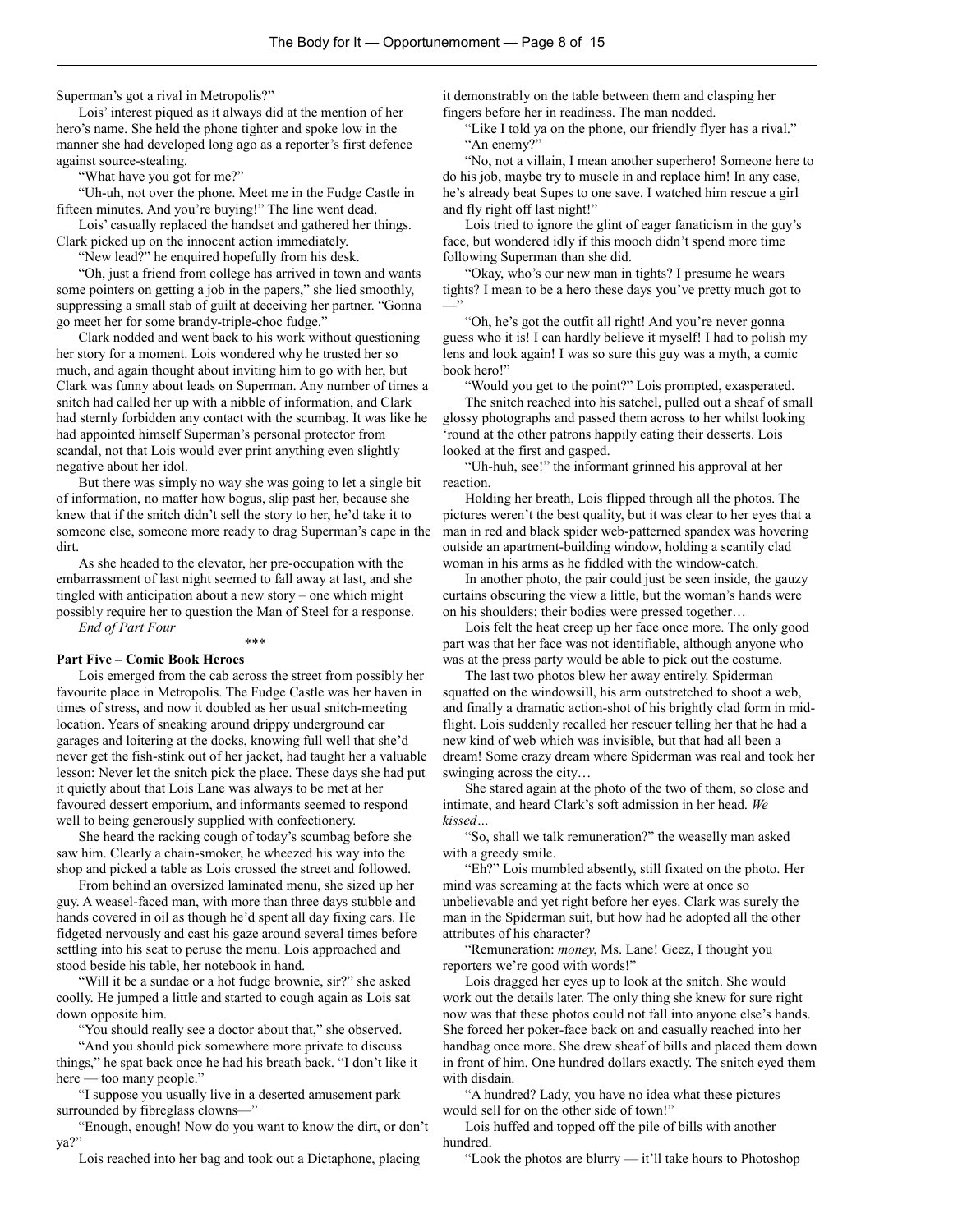them up to newspaper quality! And I happen to know the *Whisper* wasted all it's informant budget buying off the mayor's mistress, so don't go sniffing for cash there! It's two hundred and anything you want on the menu. Take it or leave it." She folded her arms, hoping her bluffing skills were still as sharp as they used to be.

The snitch grunted and swiped the cash into his oily palm, counting it quickly before shoving it into his jacket. He raised a hand and snapped his fingers for a waitress, who hurried over.

"Get me the MOST expensive dessert you have. Make that two!" he demanded, grinning widely and looking back to Lois. "You want anything?"

Another forty dollars lighter, Lois emerged from a cab outside her apartment building, clutching her handbag as tightly as if it contained a bar of solid gold. In her excitement, she fumbled and dropped her keys twice before she managed to get safely inside her own home and shrug off her coat.

\*\*\*

She sat on her couch and arranged the photographs on her coffee table.

"How the hell…?" she wondered out loud as she studied the last shot of Spiderman in mid-air. She had considered the possibility that they were fake, naturally, and at this point, she hoped that was the case.

She forced her agitated mind to focus once more on the night of the party, but this time she completely ignored the embarrassing large. wrestling-match. She recalled her first glimpse of the man in red spandex, and her heart quickened again. *Be serious!* Lois chastised herself for the indulgent thought and brought her mind back in line.

Spiderman's arm was around her shoulders as they watched that dreadful play-acting from Nolan and Lee…

*Oh my—* suddenly Lois remembered how he had jerked back from her just then. Lee had taken out his chunk of… Kryptonite! It had been real?! And it had hurt him, hurt *Clark*!

She took the photo in her hand of Spiderman on the windowsill.

"Invisible web… yeah, right… *Superman*!" *End of Part Five* \*\*\*

#### **Part Six – Seeing Red**

Lois paced around her living room like a caged tiger, her cordless phone clutched so tightly in her fist she thought it might break.

She'd dialled Clark's work number four times now, each time reaching the Planet switchboard and then hanging up in frustration before entering his extension. She simply could not calm herself enough to form the first words she would say to him; it would only have been an incoherent scream of anger.

She stopped pacing for a moment and simply jumped up and down, stamping like a child as the fury heated her blood to boiling point.

"Liar!" she shouted to the ceiling. "You… you… aaarrrghh!" She sagged down on the couch behind her and willed herself to calm down. It took a supreme effort, and the only way to claw back a measure of reason was to sever the cord of her emotions and find that logical, mechanical journalist's mindset that was key in any complex case-solving.

"Okay," she spoke aloud to herself. "Let's review the facts, shall we?" She reached automatically into her bag and pulled out her notebook and pen.

"So, Clark is Superman…" the words were hard to say, even to herself, and the anger threatened to rise again until she forced it down. "And I have photos of him dressed as Spiderman doing things he really shouldn't be seen doing. I'll bet that scumbag has copies—"

She glanced back to the pictures in question, and her eyes lingered on the more intimate one of them. For an instant, she could not halt the rush of another emotion; somewhere between the anger at her partner's deceit and the frustration at the sudden predicament she found herself in, there was the breathless thrill of recalling that moment, that kiss, and the knowledge that the man holding her so tenderly was the one unattainable man she had always wanted.

She took up the picture of Spiderman holding a very inebriated Xena Warrior Princess in his arms. In a moment of vanity she couldn't help, she scrutinized her bare legs and arms, wondering foolishly what affect her costume had had on *him*.

How many times had Superman delivered her back to her apartment in this fashion, and how many times had she wished that his friendly wave goodnight wouldn't be the end of it? Well, it wasn't this time, was it? He had stood before her and succumbed to her desire, if only for a moment…

Superman's tight outfit had featured often in her dreams since he first flew into her life, but if possible the Spiderman costume showed off his perfect physique even better than his regular attire! He had no cape…

"Argh!" she huffed again, tossing the photos and her dangerously hot thoughts aside and sternly reminding herself that this was not the champion of truth and the tender hero of her imagination; it was Clark Kent: farm boy, hack, and liar.

And now it fell to her to save his lying ass from the world at

\*\*\*

Perry's mini-pool table was on a slant. He scowled at it as yet another perfectly lined-up shot resulted in the tiny balls rolling unerringly toward the back-left corner.

He got up, went to his door and opened it to bellow for Jimmy. The lad was no doubt slacking off as usual, chatting up some office temp with an underdeveloped vocabulary, and as the editor drew in his breath for a shout that would carry across the bull-pen, his phone rang, making him jump and wheeze.

He slammed his door again and snatched up the phone.

"White," he barked, expecting to give whatever impudent caller had dared disturb him a stern talking-to.

"Chief…" Lois' voice sounded uncertain, a quality which it very rarely held. Perry's tirade was put on hold, and he went over to his window to lift the blinds.

"Lois? I thought you were at your desk."

"I'm at home. I could use a little professional advice. On a story."

Perry could hardly believe his ears; it usually took the threat of sacking to get Lois Lane to accept any help on any matter, but advice on a *story*…?

"Honey, are you in some kind of trouble right now?" the editor asked quietly, considering the possibility that she might be at gunpoint and using some kind of code.

"No, Chief, I just have some… sensitive information and I don't quite know how to use it."

"Well, bring it in here and we'll take a look."

A pause from Lois.

"Well, is Clark there?" Perry confirmed it, and Lois continued, "Can you send him on an errand or something? Get him out of the office?"

Now Perry was really confused, but he agreed to send Clark down to the docks to cover an environmental clean-up effort, trying to save some rare ducks or something. It was a waste of a top-line reporter, but at least it was a mood-piece, and the sensitive country-boy would never turn that down.

As Lois hung up the phone, Perry sighed and went out to find Clark, wondering what on earth had happened between them to cause this kind of behaviour. Lois was a real shark when it came to defending her stories, and the editor distinctly remembered one time when the rookie Kent had scooped her mercilessly, but they'd been partners long enough now to share their by-lines amicably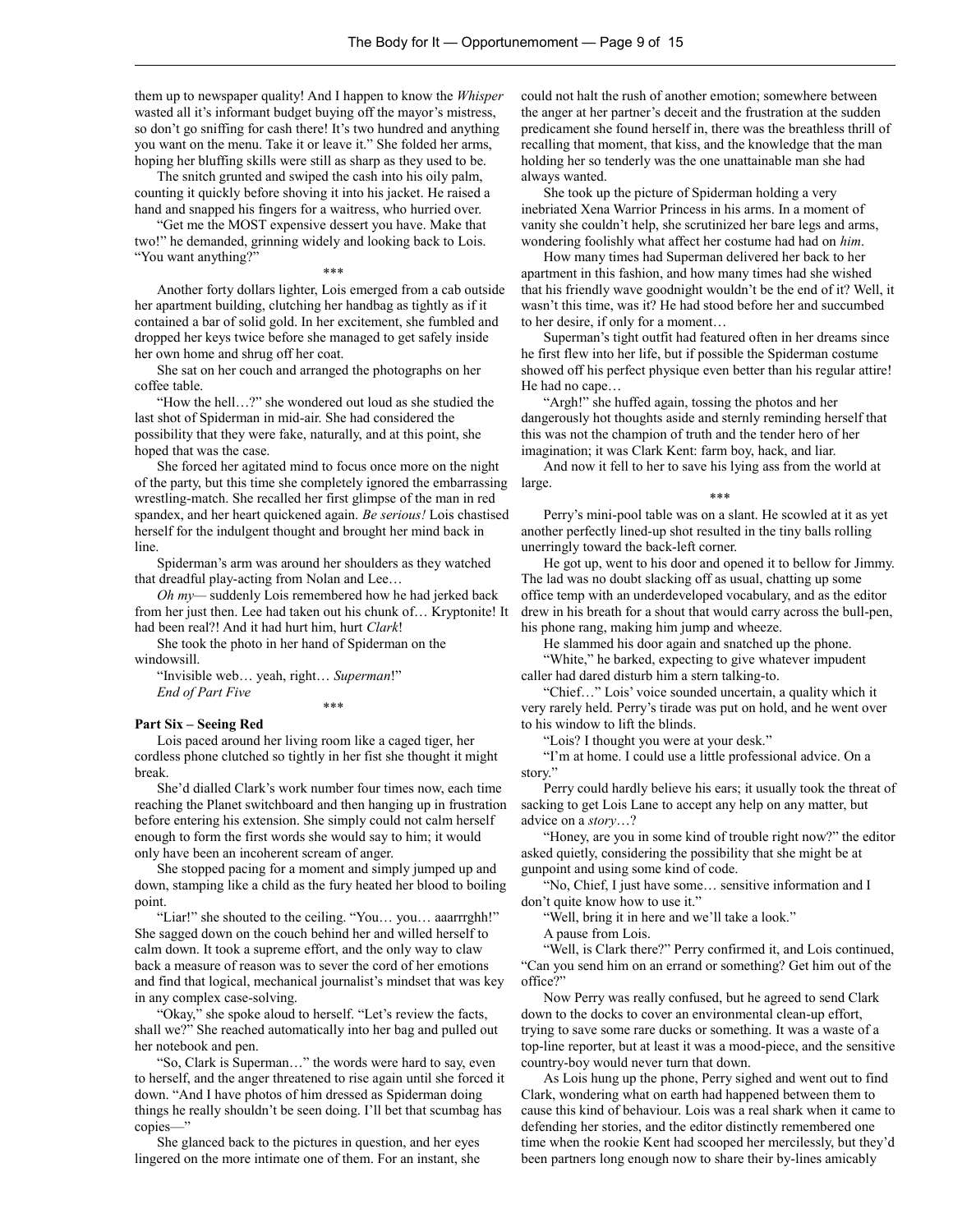hadn't they?

That meant that it was another reason, a *personal* reason. Perry had observed their roller-coaster relationship for the past year, aware of Kent's feelings for his partner, and of course, Lois' general disregard for them. It was no secret who *she* was hooked on.

The editor issued his order, and Clark hurried eagerly away — Perry often wished Lois would be that willing to obey her editor's wishes.

It was less than an hour later that she arrived in the newsroom and strolled through the maze of desks towards Perry's office. He was frankly amazed that she actually knocked at his door, and he invited her in without getting out of his seat.

"So, Lois, what's the hubbub?" he asked as she stepped up to his desk.

Without answering, she tossed some photos down before him. Perry's understanding of the facts came somewhat quicker

even than Lois'. "Great shades of Elvis!" he exclaimed. "This is… this is, uh…"

"The biggest story we've ever uncovered? You bet!" Lois' tone was a touch bitter. Perry put the photos aside and focused on his star reporter.

"Seems like Clark's been holding out on us…" Perry watched Lois' face closely, noticed the gulp of pain she tried to hide. He stood and walked to his office window, peering out over the city he loved. "So, the question is, what do we print?"

"Well, nothing! I mean, we can't just expose…" She paused, visibly forcing herself to say it. "That *Superman* is one of our own, can we? How dumb would we look?! Not to mention the fact that Clark's whole life is dependent on keeping this secret. But the snitch who sold me these could easily take them elsewhere, and then Clark'll be ruined," she exclaimed, trailing off.

Perry turned to face Lois again, a slight smile on his face at the loyalty she held for her partner, even despite the betrayal she obviously felt.

The editor took a deep breath and said something he never imagined an editor would say: "Look, let's sit on this for the time being. You might do well to go see Clark and let him know about these," he said as he picked up the photos and held them out to her, raising his eyebrows suggestively. "And see what he has to say about it, huh? We've got a bunch of images here that tell us a fact, but not the reason behind it. He deserves a fair chance to explain himself. And if nothing else, we're going to need him to… err… comment."

Lois took the prints and stashed them carefully in her handbag again. She huffed reluctantly at the editor's suggestion. Clark was positively the last person she wanted to deal with right now, since she had every confidence that it would only result in a shouting match. He would fiercely defend his right to keep his secret with reasons which would be logical, sensible and entirely understandable to anyone except Lois, whose emotional ties to both her partner and Superman would prevent her from accepting any excuse for toying with her feelings so callously.

"He's down at the docks!" Perry called after her as she stepped out of the office. Lois acknowledged it with a backward wave of the hand and headed out, quickly deciding she would stay as far from that end of town as possible today.

The other stories that Lois had on her research agenda kept her occupied until the close of day, or at least they appeared to. Her investigation into a bank fraud took her to the financial district, where she circled the block four times without entering the bank in question, her thoughts consumed in rehearsal of *that* conversation. She then took a cab ride to interview a scientist with a wonderdrug about to hit the market, but her attention was only barely focused on the answers to her bland questions. As she left the pharmaceutical company office, she cursed Clark again for distracting her from her work.

Her journey back to the Planet took her past The Fudge Castle, and at that point she huffed her displeasure so loudly the cab driver jumped and asked, "You okay, lady?"

She told him to change course and take her home instead. She needed a bath, ice cream, and a serious session of pacing round her apartment hurling her angry thoughts at the ceiling to get it off her chest. Then maybe she'd be able to face her unknowing tormentor tomorrow.

\*\*\*

Her alarm clock was not working again, mercifully. She slept way past her usual 7 am, and by the time the feeble sun striping through her gauzy drapes tickled her awake, she knew she should have been at work already.

She was stepping out of her shower feeling clean at least, if not in any way calm, when her cell phone chimed melodically on her bedside table: an unknown number.

"Lois Lane," she answered with her usual business-like tone.

"Where's my story?" demanded a gruff, raspy voice Lois recognised with a sinking feeling. The scumbag informant must have picked up this morning's early edition to find it surprisingly devoid of any Spiderman/Superman rivalry scandal.

"I'm still chasing up the details." Lois tried to sound cool through the lie. "After all a few photos don't mean much without an interview to validate them."

"Don't give me that crap!" the man spat back, setting off a fit of wheezing and coughing before he regained his speech. "Any other paper would have had them on the front page yesterday afternoon!"

"Any other paper isn't the Daily Planet," Lois replied crisply. "We don't print unsubstantiated claims. Can you imagine what we'd look like if we ran a story claiming that Spiderman was hanging around the city?!"

The snitch was silent for a moment, except for a few huffs of impotent disagreement.

"Well, he *is*!" he finally shot back, a petulant note to his scratchy voice. "And if you don't want to use my information I'll take it to someone who will! Better do your research fast Miss Lane, or you'll be scooped by the *Metropolis Star*!"

"Don't worry, you'll get your story, but if you want the photography credit, you'll have to supply your name."

That shut the snitch up again briefly, and at last he replied, "I don't want my name in the paper, just the story. So get on with it!"

Lois was about to retort indignantly, but the line was dead. She huffed again in frustration and went to raid the fridge.

#### \*\*\*

Exhausted, Superman flew at half his usual speed over the stunning expanse of the South Pacific. About an hour ago, he had been sitting at his desk when a shrill cry of "Aidez-moi!" had reached his ears, followed by several similar pleas. In a flash, he had changed his drab office attire for his more colourful persona and sped off to locate the wounded of the little French colony of New Caledonia, where a cyclone had ripped across the island bringing flimsy buildings down upon the inhabitants. It had been a super-efficient search-and-rescue followed by a quick but thorough clean-up, and now he was basking in the tropical sun as he flew homewards, his ears tuned in to the pleasant sounds of relief still streaming from the island locals reunited with their loved-ones.

As he neared North America, his thoughts turned back to the strange events of this morning. For starters, Lois was absent from the office again. He knew the embarrassment of the costume party had been severe for her, but to take two mornings off work because of it? It didn't seem like Lois at all. Then there was the odd look that Perry had given him as he stepped in to deliver his copy of the docks clean-up story the Chief had unexpectedly dumped on him yesterday. Usually, his editor would look over his work for a moment or two and make grunts of approval or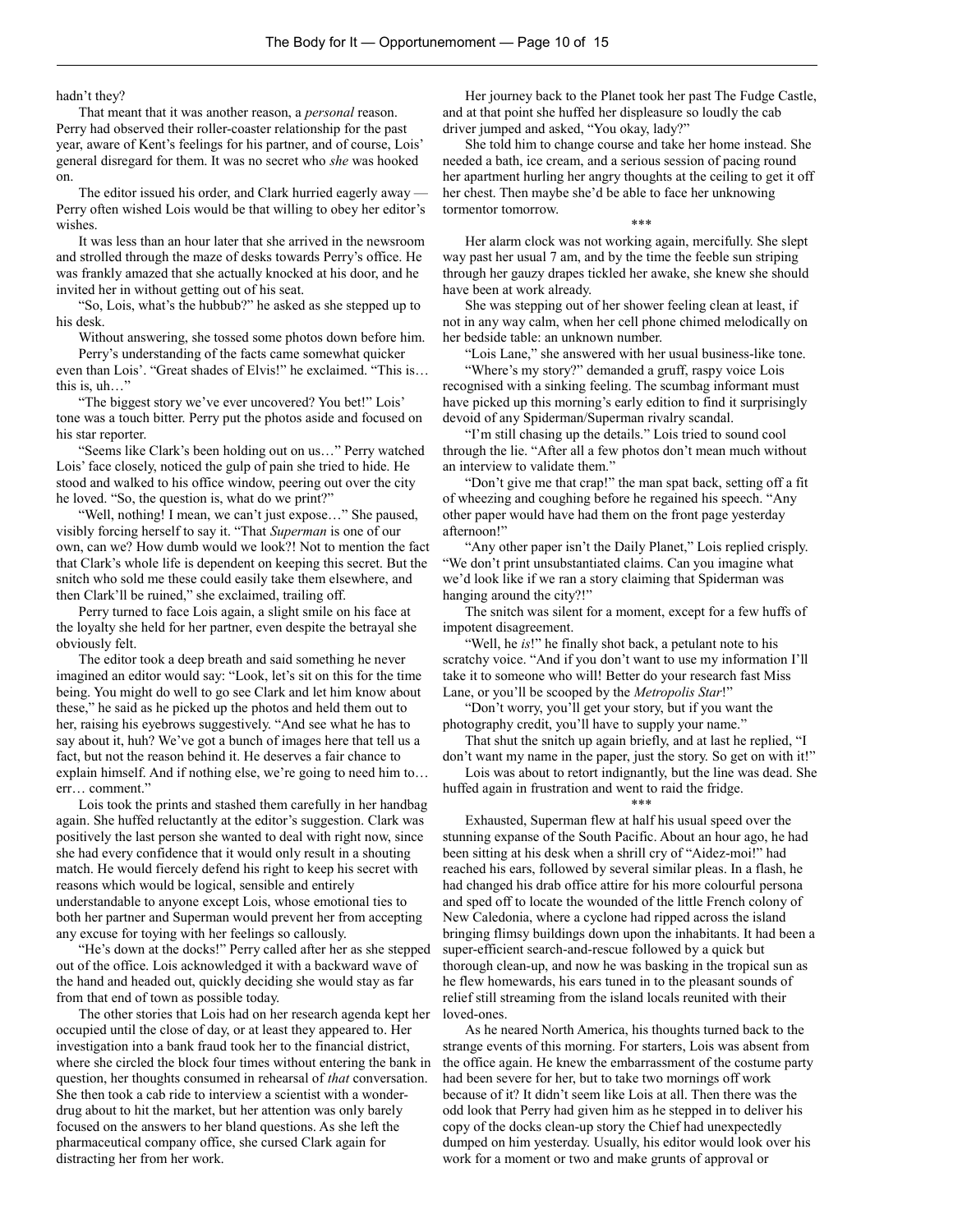suggestions of changing a sentence here of there. This morning, nothing. He just acknowledged the sheaf of papers with a nod and stared at Clark for a moment or so, as though he were looking for something. Very odd.

All of these tiny yet nevertheless strange details sat uneasily in Clark's mind, bringing the nagging feeling that he was missing something. Something important. With Metropolis in his sights now, he decided to change his intended destination from the Daily Planet building to Lois' apartment. He needed answers, and he also felt keenly that he should be there for his partner if she was going through a tough time. Sure, he was likely to get his head bitten off for such a display of tenderness, especially when Lois was probably trying to forget their brief moment of drunken intimacy, but that was a risk he was willing to take.

As he drifted down slowly into the alley beside her apartment building to quietly make the switch to his civilian clothes, he again had to gulp away a stab of hurt at the memory their conversation in the conference room yesterday.

*We kissed. Nothing else…*

She had seemed so relieved at that, so coldly dismissive of what Clark could very well describe as the most wonderful thing that had ever happened to him.

"Did your web break?" a voice from the shadows demanded. Clark whirled to face it. Lois stepped from behind a dumpster, her arms folded and a decidedly accusatory look on her face.

"Errr, what?" Clark mumbled, too surprised to see Lois lurking in an alley to catch her meaning. And what was with the attitude? He was quite used to her being petulant or snippy around Clark, but when he was Superman, he'd always known her to be a different woman entirely. Wistfully, he acknowledged that was because she had a hopeless crush on his colourful disguise.

"You said it as invisible, but twice as strong, remember?" Lois scrutinised his face to see the look of horrified realisation which flashed across it for the briefest of moments before Superman forced his cover back into place.

"I, err, think you might have me confused with someone…" "Spiderman maybe?" Lois interrupted his fumbling excuses. "Well…"

"Look, how about you… *change* or whatever and come inside. I don't want to talk out here." She wrinkled her nose at the stink of the alley and strode past him, chin high. She did flick a glance across to see him totally dumbfounded and wide-eyed with shock, a look she would treasure for a long time.

\*\*\*

*End of Part Six*

### **Part Seven – Coming Out**

"Lois, I'm sorry I lied to you, but I want you to know it was the only way to keep you safe."

Clark stared at the closed door to Lois' apartment, cursing his sudden inability to formulate an apology speech that didn't sound so lame.

The painful truth was that nothing he could say would erase that fact that he had simply deceived her. Superman, a symbol of righteousness to the people of Metropolis, was in this respect, a normal, selfish man. The brief times when he had considered letting her into his confidence, it was fear of this very conversation which had stopped him.

He shook himself from his melancholy reverie and made another attempt at a speech.

"Lois, I'm sorry—"

The door opened suddenly in front of him, cutting off his flow completely.

"Ah, the sorry speech," Lois stated contemptuously, looking distinctly unimpressed. "Well, you could always come in and say it instead of making excuses to my door." Her tone still held a touch of acid, and Clark gulped as he stepped inside.

"Well?" Lois prompted.

Clark made no attempts this time.

"What happened to 'I'm so sorry I'm such a lying, sneaking scumbag who likes to play with the feelings of his best friends', huh?"

Clark raised his hands instinctively, ready to start a defensive rebuttal against that. He had never wanted to play with her feelings. Instead, he let his hands drop. His shoulders slumped in surrender. It was Lois' right to rant and accuse now. He was the one on trial here.

"What do you want me to say, Lois? You already covered most of it. Now you know the truth, and I wish I had told you myself."

Lois was a little stumped by that. She had expected to scold him, to shoot down his typical Clark-style excuses and felt fully justified in directing as many caustic phrases as possible his way. But this bland acceptance of her wrath was very uncharacteristic. Nevertheless, she clawed back the fire in her eyes and kept it burning into his.

"Why didn't you tell me then? And please no crap about how it was all in my best interests."

"I was afraid." He interrupted her quietly, halting her tirade. Sighing, he walked over to an armchair and sat down heavily into it.

"I never wanted to have this argument with you, and unless I told you everything there is to know about me on the day we met, it was always inevitable. You're a reporter, Lois, the best there is, and that makes you hungry for everyone's deepest secrets. I just wasn't ready to share mine."

Lois backed away two small steps to the couch and sat, her eyes never leaving Clark's. Truth be told, as honest a man as she knew him to be generally, she had not expected this honesty from him now, not about this. The thought that her best friend was afraid to tell her something shocked her, almost as much as the idea that Superman was afraid of anything at all. Being a reporter was more than a job to her; it was her whole identity, and she had never stopped to think that her ever-burning curiosity would be intimidating to others. Perhaps that was the reason she had so few real friends.

The thought struck her that she had to give Clark credit for choosing to be around her at all when he had this great secret to keep. Lois Lane, the pit-bull of journalism, was certainly not the safest friend to have from his point of view.

Clark watched Lois' face as she absorbed his speech, one of the few totally unrehearsed responses he had ever given her. Her brow creased and smoothed as she considered one point or another, and he dearly wished that telepathy was among his many talents.

Lois' mind was swirling with the arguments she had prepared, which would now go unused, including the excuses she had imagined coming from him; the whole conversation that had played in her head seemed suddenly redundant. A faint throbbing ache started in the back of her crowded brain as she glanced down to her right, her eyes falling on the coffee table.

She looked over at Clark, his whole posture anxious for her reply, and tossed him the little envelope of photographs from the table.

"You might not be ready to *share*, Clark, but someone is certainly ready to 'out' you."

\*\*\*

Some days being Editor-In-Chief was tougher than others. Perry had spent the past two hours red-lining the hard copy of a story from one of his international news teams. Schuster was in

Brussels covering the latest nonsense being spouted by the European Parliament, and even though Perry particularly despised EU politics, he would grudgingly admit that the rest of the world would occasionally have to feature in his newspaper. The fact that Schuster had only volunteered for the post because he was fond of European women and their fancy lingerie made pulling something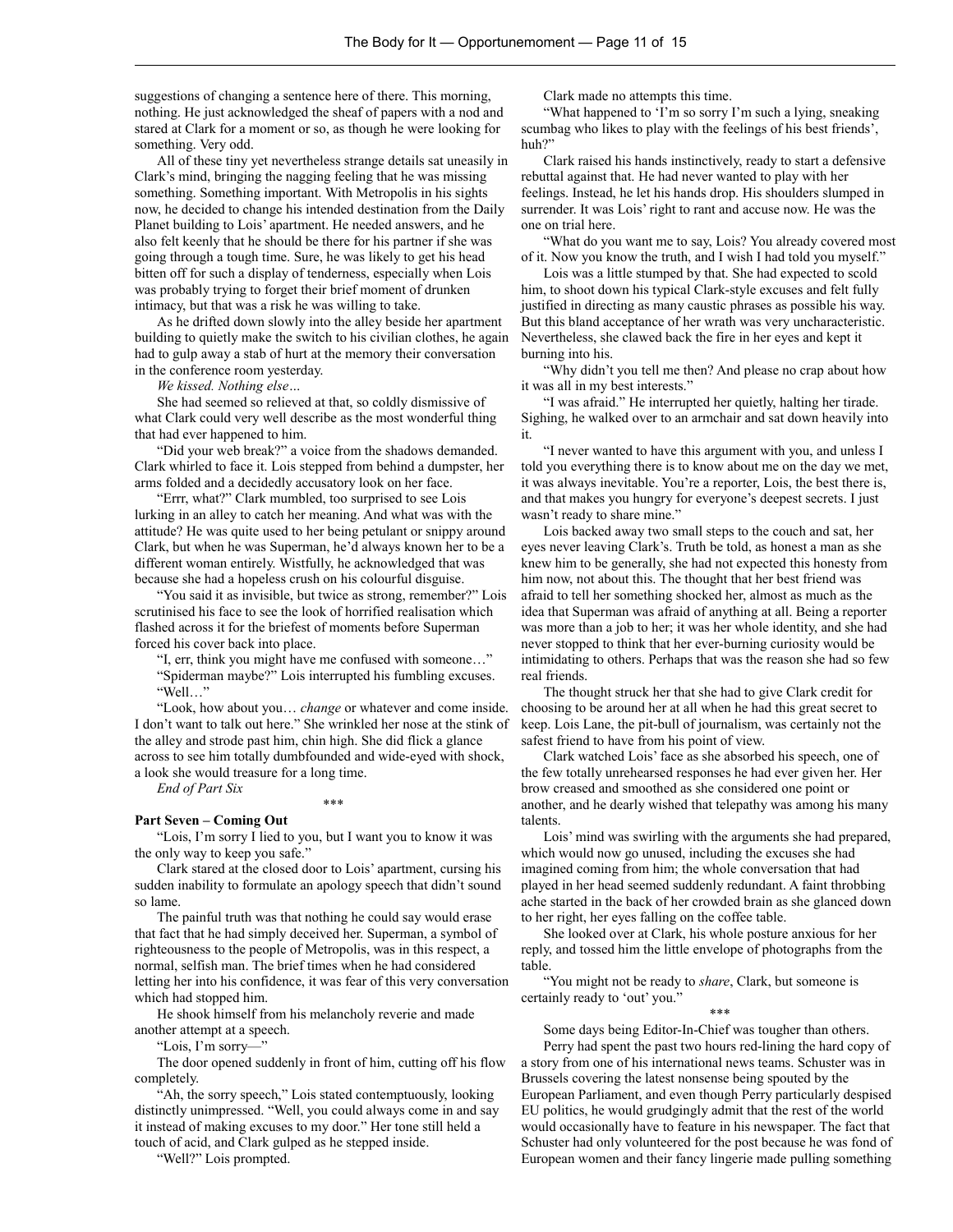usable from the report a labour of sheer torture. Perry pushed back his keyboard, stretched and bellowed for Jimmy.

The lad came running with an infuriatingly cheerful, "What can I get ya, Chief?"

"Coffee. And a jelly donut. And get Schuster on the phone *now*!"

"Err, it's 10 pm there, sir," Jimmy protested timidly, looking at his watch.

"Do I look like I care? Boy's gonna get himself suspended if he turns in one more piece of this useless—"

Perry's rant was interrupted by the painfully high-pitched ring of the phone on his desk. He huffed at he snatched up the receiver, mumbling, "That'd better be him."

Instead, a racking cough sounded for a few seconds before the raspy voice broke through.

"Mr. White?"

"This is White," Perry barked, too furious at his wayward reporter to play nice.

"Lois Lane has her phone switched off, so I'd like for you to give her a message if you will. Tell her, I just picked up the afternoon edition and my story is *not* in it! So, her time's up and she's lost her scoop. If she wants the juicy stuff, she should learn to write faster."

Perry sat up stock-straight at that.

"Hey, wait just a hound-dog minute there, mister!" he cut in quickly. "I think I know what this is about: the, errr…"

Perry glanced over to the doorway and gave Jimmy a 'shoo' gesture. Jimmy rolled his eyes and bobbed out. Perry lowered his tone a little and continued, "The Spiderman thing, right?"

"Yeah, and it's long past time that story should be in print. You're her boss, so maybe you oughtta fire her lazy ass for this, huh?"

"Listen here, the Daily Planet is the only paper you want this story to be in, and I'll tell you why; think about what you're selling for a minute. *Spiderman*? You could have a film of him shaking your hand and still look like a sad comic book geek trying to get famous."

The snitch scoffed and began a retort, but Perry bulldozed through. "Now, if you go running to the *Star* you'll be laughed out of the building. You could try the *National Whisper*, and who knows… you might get your pictures in there, right beside the photo of Madonna's alien baby."

"Hey, this was *real*! I saw him myself! I'm not crazy!" The assertion set off another round of hacking coughs on the end of the line.

"I'm not saying you are, I just think you want to reconsider welching on your deal with Lois Lane. You sold her the photos, and the Daily Planet is the only place to break this news. We have the credibility, and Lane has the talent."

Perry waited for the informant to consider this, and eventually, there was a grudging huff from the other end. "Well, just hurry it up okay. If Spiderman skips town, the exposé won't be quite so dramatic."

"Oh, I don't think he's going anywhere," Perry replied in a low tone, and hung up.

He sat back in his chair heavily, leaning back and swinging round restlessly. Finally, he snatched up the phone again and dialled Lois' pager number. As he set the thing to beeping, he was doubtful that she would call in as ordered. With a sigh, he wondered about his choice of staff members, most of whom seemed perpetually incapable of keeping their editor in the loop. \*\*\*

As angry as she was at his deception, Lois couldn't help feeling a stab of pain at the look of utter horror that lingered on his face after he had flipped through the photos a few times, looking at them over the rims of his glasses with his superior vision. That in itself was an interesting moment for her, as she recalled him

doing the very same thing hundreds of times, and yet only now realised why he did so. It made her recognise that she would basically have to get to know him all over again, incorporating the other side of his personality.

Now, she fidgeted in the kitchen area, waiting for the coffee to percolate, avoiding his glum look and wondering what on earth they were going to do about all of this.

"I just can't believe I was that stupid," Clark moaned, not for the first time. "Huh, and you were worried you had ruined *your* career at the party."

Lois had to admit to herself that his current predicament certainly topped her personal embarrassment, and now she racked her brain trying to think of a way out of it. She was just reaching for the coffee pot when a sudden loud beeping, making her jump.

She checked the pager at her belt. "It's Perry; we'd better check in."

Clark looked up at her, a question in his eyes that Lois interpreted easily.

"He knows too," she said quietly, quickly following up with a hurried, "I'm sorry, I needed help. I didn't know what to do about the photos—"

"So, telling the Chief seemed more sensible than, oh I don't know, putting a match to them?" Clark's tone held more biting sarcasm than she had ever heard from him.

"Jeez, for a reporter you really are obtuse sometimes, Clark!" Lois countered bitterly. "We need to keep the snitch sweet or your web-slinging act goes straight into our rivals' laps. Then we all get egg on our faces, not just Superman."

Clark lowered his eyes in acquiescence. "I guess we go to the office then."

"I'll see you there, then?" Lois asked, throwing a quick glance to the window.

"Can I get a ride? For some reason I really don't feel like flying anywhere right now."

"Sure." Lois grabbed her keys and headed for the door, her dejected partner following. She marvelled at how quickly she was getting used to the idea of him simply flying to the office, and despite her lingering resentment at being kept in the dark about it, she was starting to see that he was still Clark, her partner, just with a few more skills to his repertoire.

The ride to the Planet was mercifully traffic-free. As Lois and Clark rode up in the elevator, Lois surreptitiously scrutinised his face and his hair, noting every detail that made up the disguise that had fooled her for so long.

"Stop it, Lois," Clark sighed, and she jerked her eyes away. "I'm just the same Clark you know, okay. I just have a second job, that's all." He noticed that they were just one floor away from their destination. "Now, before we go in there, is there anyone *else* who knows who I am?"

"No, just Perry. We just need to figure out what we can print that won't expose you."

The elevators doors opened smoothly, and Clark quickly surveyed the newsroom. Few people looked up at the sound of the elevator's ring, but that was quite normal. He let go of the breath he didn't realise he had been holding as he confirmed that no one was looking at him with any more than usual regard. It was just Lois and Clark, the ace reporting team, returning from the field.

They made their way over to the editor's office, stopping only to greet Jimmy, who nodded at them with the phone clasped between his shoulder and his ear as he fumbled with a Flemish dictionary and talked in slow, extremely loud phrases as though the person on the other end of the phone was deaf, not foreign.

Clark briefly gave in the urge to listen in to the conversation with his super-hearing, and, fluent in most European dialects, he quickly understood Jimmy's problem. The Planet's most indiscreet reporter was up to his old tricks and had somehow gotten himself in trouble with the local police. Jimmy's language difficulty was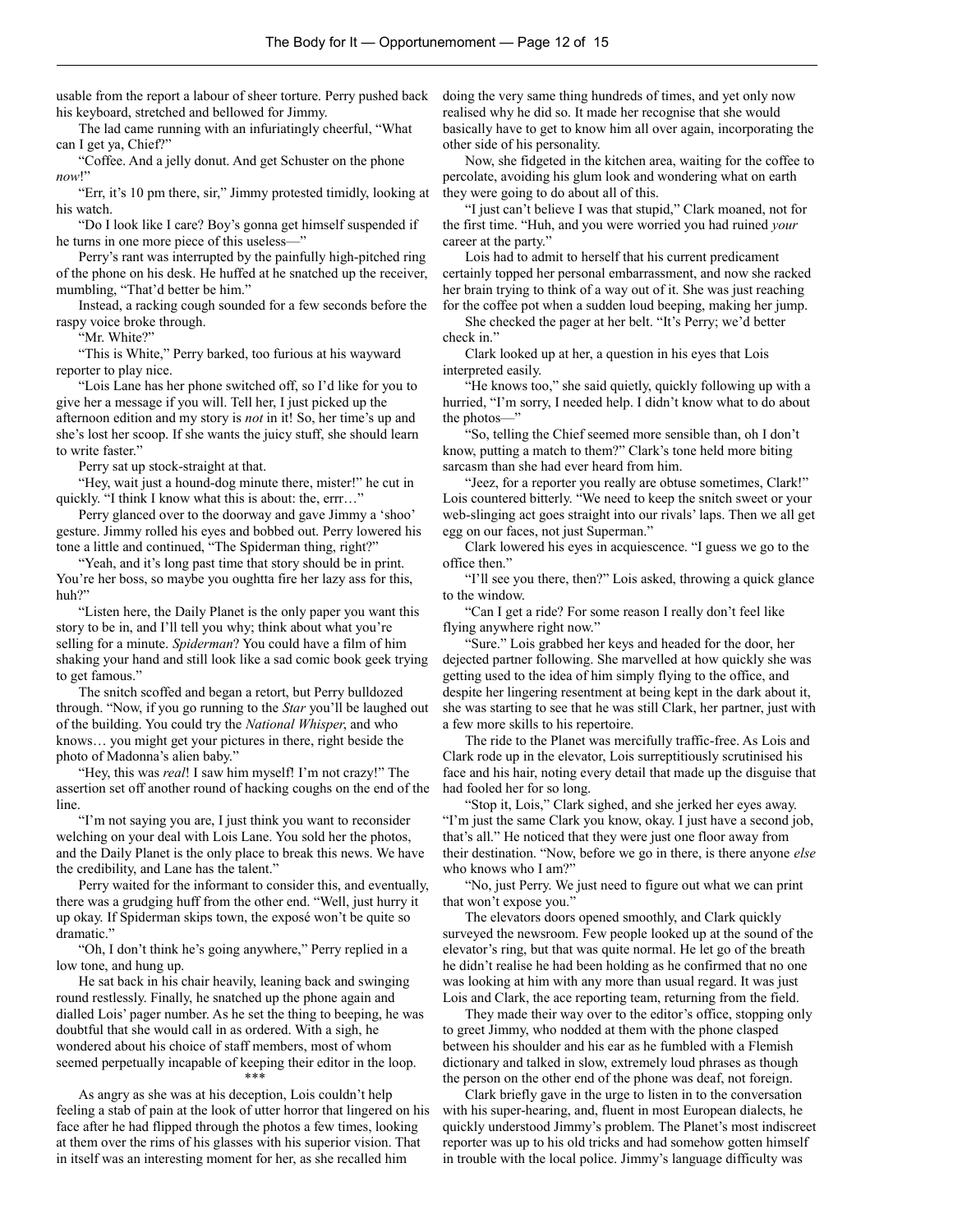not helping the problem, and the Belgian lieutenant seemed in no mood to release Schuster any time soon. Clark would have been happy to speed over to Europe and smooth things over with his international celebrity status, but he had more to worry about at the moment. Schuster would just have to stew for the time being.

Lois was already in Perry's office, holding the door open with an exasperated look. Clark wished Jimmy luck and hurried in.

Perry stood as he entered and walked around his desk to perch on the edge. This position usually meant the Chief was in interrogation mode.

Clark quickly ran through his prepared apology speech in his head, hoping that Perry would not be quite as furious at the revelation as Lois had been, but the editor beat him to the post.

"Kent, answer me one question: being as I am Editor-in-Chief of the greatest newspaper in the country, and I had Superman working for me for the last year without knowing it; do you think I should accept that I'm the least observant media professional in the world and hand in my resignation this afternoon?"

The Chief's face reddened and his tone rose steadily throughout the question, which Clark fervently hoped was a rhetorical one.

"Well, if you do Chief, I'd say you're taking the entire newsroom staff with you." Lois' slightly placating tone was not a reply, just a note of support. Clark stood straight, suddenly knowing exactly what to say.

"Sir, you were observant enough to give a job to a small-town hack with virtually no decent writing credentials and trust that he'd turn out to be a reporter worthy of this paper. That's a much tougher call than spotting a face behind some glasses. I'd say you can keep your job."

Perry's eyes widened slightly at the gravity of Clark's reply, and he silently went back round his desk and sat back in his comfy chair. The silence lengthened before a smile spread over the editor's face.

"Well, true, but I think maybe you missed your calling a little – you should've gone into acting. No shame in it neither, the King himself liked the silver screen better than the page."

The whole room seemed to sigh and relax as the tension melted.

"And it's gonna take some pretty fancy acting to get you out of this pickle I'd say," Perry continued as he beckoned for Lois to pass over the envelope of photos poking out of the top of her bag. Lois flushed slightly as he spread the glossy 8x9s out over his desk and considered each one carefully.

"You know our motto, Kent: 'Publish or Perish.' Well that's never been truer than right now, because Lois' snitch is threatening to take his Spiderman cock-and-bull story elsewhere. I put him off for a time, but we have to work fast, or you'll be on the other end of a Dictaphone before you can say Heartbreak Hotel."

"Well the ratbag wants to see Spiderman, right?" Lois piped up. "So what about if we just interview Spiderman? You've still got the costume, don't you?"

"That could work," replied the Chief, "But, see, fooling the snitch comes second to fooling everyone else who was at the party. We put out these photos, and Clark is gonna be under suspicion pretty quickly. People with sense don't believe in Spiderman, but they will put two and two together."

"Well, I guess I could—" Clark began but stopped as soon as he heard the door click open, and Jimmy bobbed his head around.

"Chief, I'm not getting anywhere with these Brussels people and Schuster—"

"Jimmy, *not now*!!" Perry bellowed. Jimmy gulped and shot a bewildered glance at Lois and Clark before mumbling an apology and retreating.

"I swear I'm gonna put a lock and a doorbell on there," Perry growled. Clark barely heard him, however, as his head rang with an idea.

"You know, Shuster could use some help over there," Clark mused.

"You might want to focus on the problem a little closer to home Clark," Lois retorted.

"I know, but listen…"

As he outlined his idea, Clark felt a pang of guilt that this time it would not be a little excuse here or a white lie there to keep his secret, but a full-blown fraud.

\*\*\*

*End of Part Seven*

#### **Part Eight – Men in Tights**

"Okay, I'm ready," Clark's reluctant voice stated from the bathroom.

"Well, come on out then. We need to get this done or we'll never make the deadline!"

An audible groan sounded from behind the bathroom door as the latch was undone.

Clark gulped and stepped out into the lounge area of Lois' apartment. At least the last time he had worn this outfit in public, he had anonymity on his side.

Thankfully, Lois' back was turned as she fiddled with the camera she had borrowed from Jimmy only after swearing that she would be extremely careful with it. Almost new, the sleek and high-spec digital SLR camera was paid for with months of Jimmy's hard earned wages.

She cursed under her breath as she adjusted the tripod legs, muttering that her floor must be slanted, but her grumbling was silenced instantly as she turned to see Spiderman standing right in front of her.

Of course, her mind knew it was Clark dressed in a suit, but she instantly felt the same thrill as she had experienced a few nights ago when she first saw the spandex-clad hero striding toward her. Lois could not hide the blush that flew up her cheeks, and Clark felt the heat in his own face at her awe-struck expression. He was suddenly very grateful for the mask.

"Ahem." Lois cleared her throat and shook her thoughts into focus. "Right well, let's get one of you crouched on the windowsill, just like the, um, other photo but from inside. That's a good corroboration pic."

Clark nodded and walked to the window, sliding it open and taking up his place. Lois directed him like a professional photographer, taking several shots until the room became frigid with the cold night air.

When she finally had a usable shot or so, he climbed back in and approached her to look through the thumbnails. As he bent to the camera screen, their faces almost touched, and for a split second, his heart stilled as he breathed in her delicate perfume and recalled the way she had rolled his mask up to kiss him that night. Those few minutes had caused all these troubles, yet he could not bring himself to regret them.

Lois' eyes drifted shut as she, too, recalled that same action. She was intoxicated by drink that night, but now she was only affected by his closeness, by the stress of the last two days and the sudden need to forget it all – identities, lies and cover-ups – and lose herself in strong arms and the heat of attraction.

Clark looked at her closed eyes, her upturned face and longed to give in to the illusion they were both living for the moment, but this time she would not forget everything in the morning. He drew away with a soft sigh, and Lois' eyes snapped open, her daze quickly shattering as she drew herself up crisply.

"Right, well…," she stammered hastily, trying to cover her embarrassment. "Now sit on the couch, and we'll get one of me interviewing you."

"Lois," Clark said softly, not knowing what to follow it up with, but just feeling the discomfort between them like a cloud.

"Clark, just… don't okay. We can deal with… whatever *this* is after we've solved the Spiderman problem. Now sit."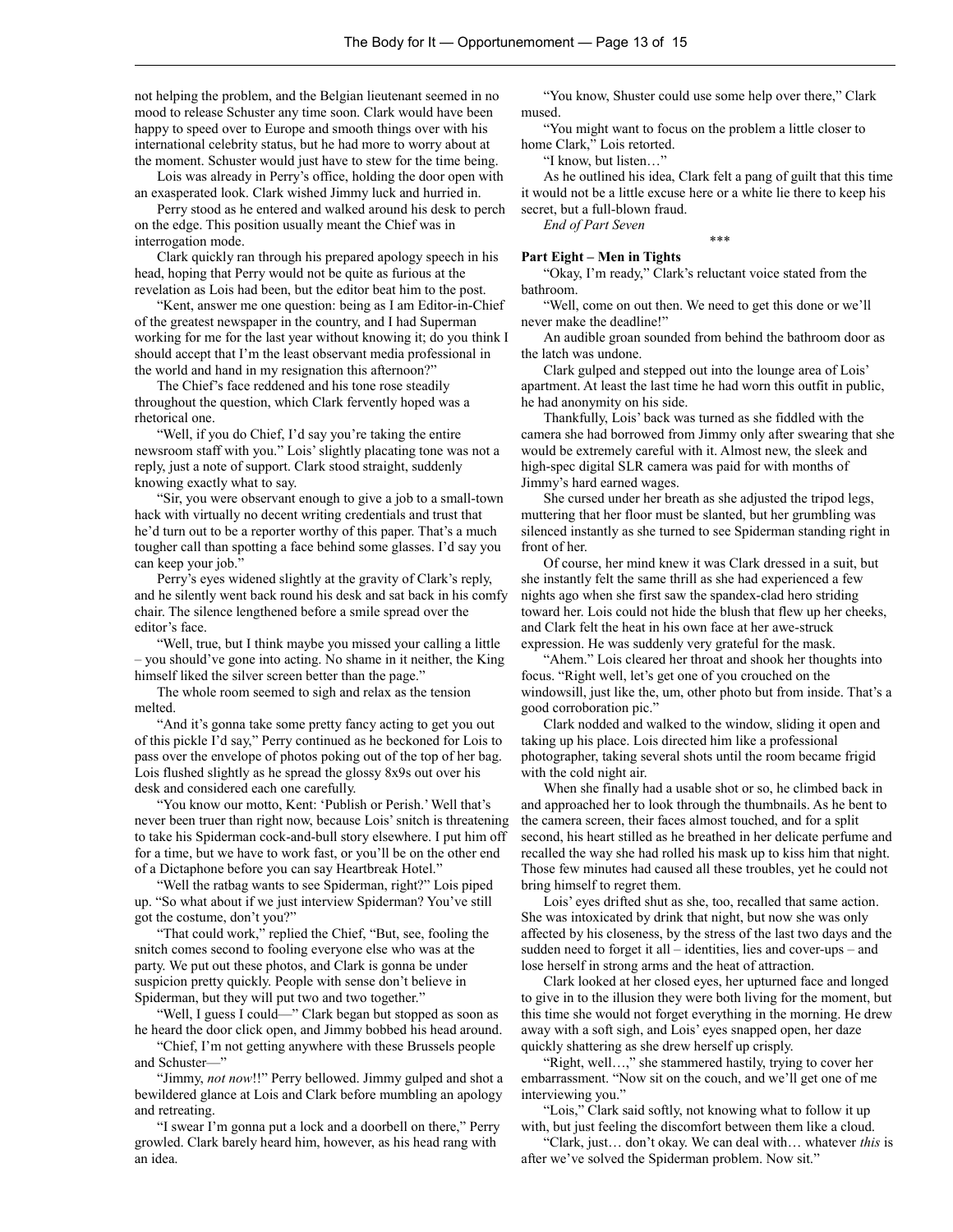Clark decided to shut up and obey, and after they had gotten the faux photographs out of the way, he was glad to rush into the bathroom and get back into his own clothes.

Lois brought out a bottle of light white wine, and they began work on the interview with Spiderman. As much as they both felt a nagging sense of unease about blatantly faking an article, the tension between them dissolved as they started to relax and have fun inventing the questions and likely responses from the fictitious hero.

Clark really got into character, commenting that he was quite happy for the world to believe him just a cartoon character, because it helped him live a quiet life and do good works in relative secrecy and freedom. Between them, they invented that Spiderman and Superman were old friends, and 'Spidey' had dropped by to say hi to his pal when he noticed a woman in danger.

Lois typed up the article, prepared the photos and rushed off to the Planet to meet Perry, who was waiting irritably in the empty bull-pen.

"You're late," he barked when Lois came rushing in and handed him the copy. "You've been drinking," he added with a scowl.

"Psssh, Clark and I had a glass or two to help with the creative process," Lois began, but Perry cut her off with an uplifted hand.

"Listen Lois, I know a tipple helps in times o' crisis, but remember, your overdoing the party punch was a large part of the problem in the first place. Now, I don't want to tell you this again, got it?"

"Got it, Chief," Lois said, chastened.

"Now, is Clark…?" the Editor mimed flying, adding a soft '*woosh'* sound effect.

"Should be over there by now," Lois confirmed.

"Right well, let's go to press," Perry said and picked up the phone.

\*\*\*

Clark had always enjoyed the spectacular view of the Alps from the air, and at this altitude, the air was thin, crisp and fresher than almost anywhere else on earth. He noticed a 767 plane in the distance and smiled as he headed toward it. Usually he would have taken a dive to avoid being spotted, but today he wanted exactly the reverse.

As the plane approached, he altered his collision course so as not to alarm the pilots, but as he drifted past both of their mouths dropped open and his super-hearing picked up the quick radio call they made to the Geneva control tower. He made a graceful flyby, waving cheerfully to the passengers who all had their faces pressed to the port side windows, and then descended in the general direction of Belgium.

A hot-dog vendor went wide-eyed in surprise as Superman landed outside the police station in central Brussels and strolled in, affecting a similar reaction in every policeman and civilian in the lobby.

He strolled up to the desk sergeant and gave a slight cough, slipping into his flawless Flemish dialect.

"You're holding an American journalist here, is that right? Mr. Bernard Schuster?"

"Yes, sir, we are. He was arrested for… for consorting with certain local woman…"

"I'm afraid he is a very poor representative of the United States, Sergeant. I don't wish to disrupt procedure at all, but can I please speak with the Inspector in charge about it?

The sergeant got on the phone immediately, and while he was waiting for the call to be answered, he commented, "Your Flemish is excellent, Mr. Superman." Clark nodded his head in thanks.

Within minutes, he had been ushered into the chief inspector's office and supplied with coffee and biscuits. The chief explained that Schuster's deportation was in progress, but international

diplomacy takes time.

"I just thought I'd offer to fly him home for you, save you the expense and the paperwork. I can guarantee he won't be returning to Belgium, sir." *I don't even know if Perry'll let him keep his job!* Clark thought.

Eager to please, the Inspector bellowed for a junior officer to prepare the American for transport and get his papers. Then, just as Clark hoped, he requested a photo opportunity.

With impressive speed, the local media was alerted and every officer in the station gathered outside for a formal greeting. The Inspector shook Superman's hand as the cameras flashed, and a reporter held aloft his Dictaphone for a quote.

Superman diplomatically thanked the city of Brussels for being so welcoming and allowing him to repatriate Schuster. As the last moment, he added, "Remember if you ever need me, just call. I can hear you across the Atlantic."

At the edge of the crowd, a journalist from a French newspaper raised his voice above the general din.

"Superman! Are you aware zat zere is anozer 'ero in America right now? Zere 'ave been sightings of zee famous Spiderman in Metropolis!"

Clark grinned. This couldn't have turned out better. "Well, I didn't know he was in Metropolis! He is usually

based in New York, so I'd better get back home and say hello!" "So, you know each ozher?"

"Sure, we're old friends. Spidey is just a little more, well, reclusive than I am. He likes to do his job and stay out of the limelight. We don't see each other often, but I appreciate what he does for New York and for the world. It's very nice to know I am not alone in the fight for Truth and Justice."

As the media circus settled, Clark turned to Schuster, switching back to English. "Right then, let's get home, huh?"

Schuster still seemed quite dazed by the whole experience of being arrested in a foreign country and then rescued by Superman himself. He mumbled his thanks and then awkwardly turned so that Clark could get a decent grip around his waist.

The amassed Europeans craned their necks as they took off, and Schuster's wail of fear drifted away into the clouds. Clark suddenly remembered that his colleague was deathly afraid of heights.

\*\*\*

At 8 am, an aged grocery-store owner heaved up the rollershutters and opened up his front door. He jumped slightly as a hefty stack of newspapers landed at his feet, thrown from the back of a delivery truck.

Groaning a little as his back creaked, he bent down to cut the plastic binding and place the stack of papers in the holder outside the door. As was his habit, he took the top paper for himself and settled behind his counter to read it.

His mouth dropped open as he took in the first page; for there, in full colour, was the cartoon character Spiderman, arm outstretched as he swung away from the heroic rescue of a Metropolis woman. His first thought was that it must be a joke, perhaps an elaborate advertisement for a comic convention.

The headline was bold and serious: DOES SUPERMAN HAVE A HELPING HAND? And just beneath: He's Real!

The old man adjusted his spectacles slightly to read the tiny by-line. The article was written by Lane and Kent, so it had to be serious – these two were the best the Daily Planet had and not to be wasted on hoaxes.

He read on avidly, overwhelmed by the knowledge that the comic book hero he had cherished decades ago was truly alive! \*\*\*

Most of the newsroom staff was currently doing exactly the same thing as Lois and Clark arrived for work the next morning, since they had told no one about their upcoming scoop.

As soon as they set foot in the bull-pen, Jimmy bounded up to